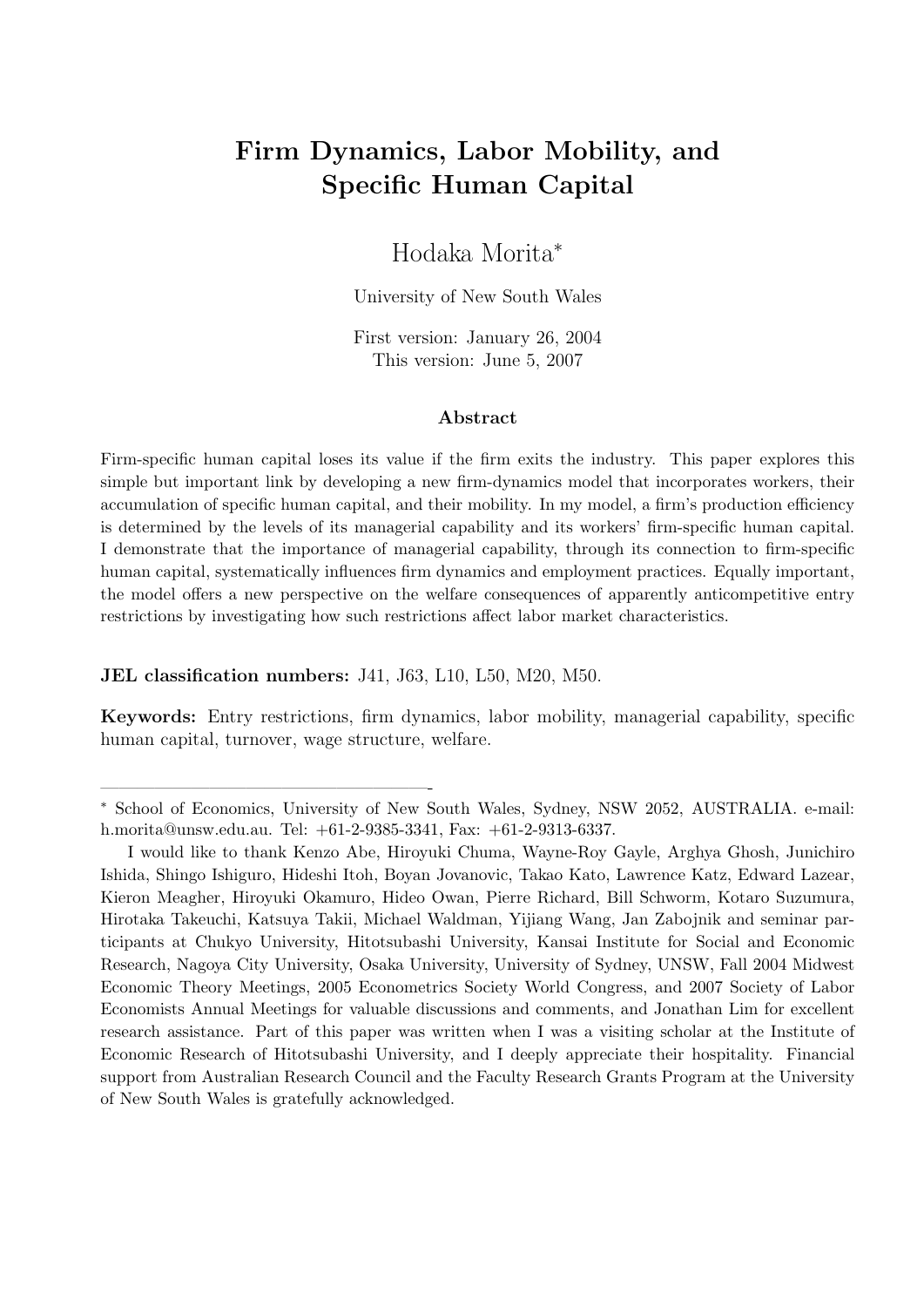# 1 Introduction

Firm dynamics have substantial impacts on labor mobility. Several studies of plant-level employment have found that a substantial amount of employment is lost due to plant contractions and failures even in expanding industries and regions, while a substantial amount of employment is created due to plant openings and expansions even in contracting industries and regions. At the level of individual workers, a substantial percentage of workers is displaced from the employer due to plant closings and contractions. See Section 2 for empirical findings concerning the connection between firm dynamics and labor mobility. At the same time, there are also important connections between labor mobility and firm-specific human capital investment, because specific human capital possessed by a worker loses its value if the worker leaves his/her current employer.

This paper develops a new model that captures the interconnections among firm dynamics, labor mobility, and specific human capital accumulation in a single theoretical framework. Models of firm and industry dynamics that allow for entry, exit, and firm heterogeneity and/or idiosyncratic shocks have been previously developed in the literature.<sup>1</sup> For example, in his seminal contribution to this literature, Jovanovic (1982) developed a model in which the efficiency of firms in an industry is different across firms, and no firm knows its own true efficiency (which is captured as its true cost) ex ante. True efficiency is gradually revealed through economic activity. In the equilibrium, efficient firms grow and survive, while inefficient firms decline and exit.

Despite significant contributions made by models previously developed in the firm-dynamics literature, the models do not explicitly incorporate one important aspect of reality, which is that most firms employ workers to produce outputs. On the other hand, although the connection between specific human capital and labor mobility has been previously explored,<sup>2</sup> models in this literature do not explicitly incorporate firm dynamics. The present paper is, to the best of my knowledge, the first to explore a model that captures interconnections among firm dynamics, labor mobility, and specific human capital accumulation in a single model.<sup>3</sup>

An outline of my model is as follows: Consider an industry in a two-period setting, where the

<sup>&</sup>lt;sup>1</sup>See Jovanovic, 1982; Hopenhayn, 1992; Ericson and Pakes, 1995, among others.

<sup>2</sup>See Parsons (1972), Mortensen (1978), Jovanovic (1979b), among others

<sup>&</sup>lt;sup>3</sup>In regards to theoretical analyses of job separations, several authors have previously developed models of labor-market search and matching (see Burdett, 1978; Jovanovic, 1979a), which provide explanations for the following established empirical finding: the probability of separation declines with both labor-market experience and firm-specific seniority. Complementary to these previous models that focus on voluntary separations, my model focuses on involuntary separations by incorporating firm dynamics into the analysis.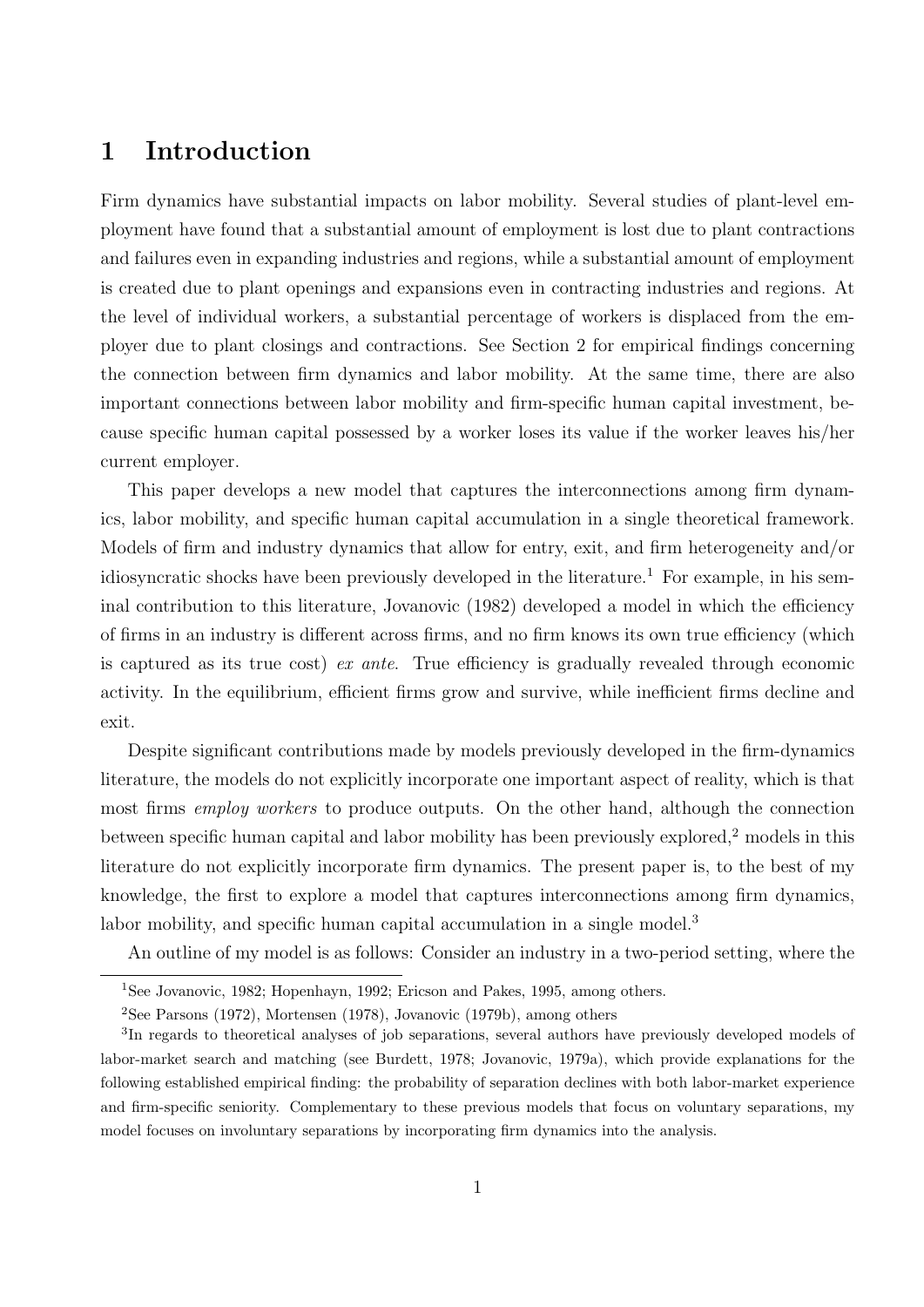industry faces a downward-sloping demand schedule in each period. Entry and exit of firms is free in each period. A firm must employ a worker to produce outputs, and can provide a level of firm-specific human capital with its employee. Each firm's production efficiency is determined by its managerial capability and the levels of its worker's firm-specific human capital, where managerial capability is interpreted representing the capability of a firm's top management to develop an effective strategy and create a unique competitive position. I assume that no firm knows its own managerial capability  $ex$  ante,<sup>4</sup> and simplify the learning aspect of the model by assuming that each firm's managerial capability becomes public knowledge at the end of the first period of its operation. If a firm continues to employ its first-period employee in the second period, the firm shares the return from its investment in specific human capital with the employee through wage bargaining. In the equilibrium, first-period entrants whose managerial capability turns out to be higher than a cut-off level survive, while other firms exit and some new firms enter before the second period starts.

The connection between firm dynamics and firm-specific human capital yields the following key result: the survival rate of firms decreases (or, equivalently, a firm's exit rate increases) as the importance of managerial capability increases. Each first-period entrant has an advantage over second-period entrants, because it has a worker who has already accumulated a certain level of firm-specific human capital. As the importance of managerial capability increases, the advantage associated with firm-specific human capital becomes relatively less important, which results in a lower survival rate of the first-period entrants in the equilibrium.

The key result mentioned above naturally leads to the following labor market consequences: As the importance of managerial capability increases, the exit rate of firms as well as the separation rate of workers increase. Anticipating this, first-period entrants have lower incentives to train their workers, and hence the equilibrium level of firm-specific human capital becomes lower. This makes the tenure-wage profile less steep in the equilibrium. The model also yields similar comparative statics results concerning the importance of firm-specific human capital.

The comparative statics results outlined above yield empirical implications and predictions from a previously unexplored perspective, given that the importance of managerial capability can differ across industries. For example, in an industry undergoing revolutionary technological changes, a business's success critically depends on the quality of its strategic decision making, because these industries face a high level of uncertainty about the needs of customers, the products and services that will prove to be the most desired, and the best configuration of activities and technologies to deliver them. Whereas in industries facing lower levels of uncertainty, strategic

<sup>4</sup>This assumption is consistent with the widely held view that the capability of a firm's top management is mostly innate, and difficult to observe or assess ex ante. See footnote 12 on page 6.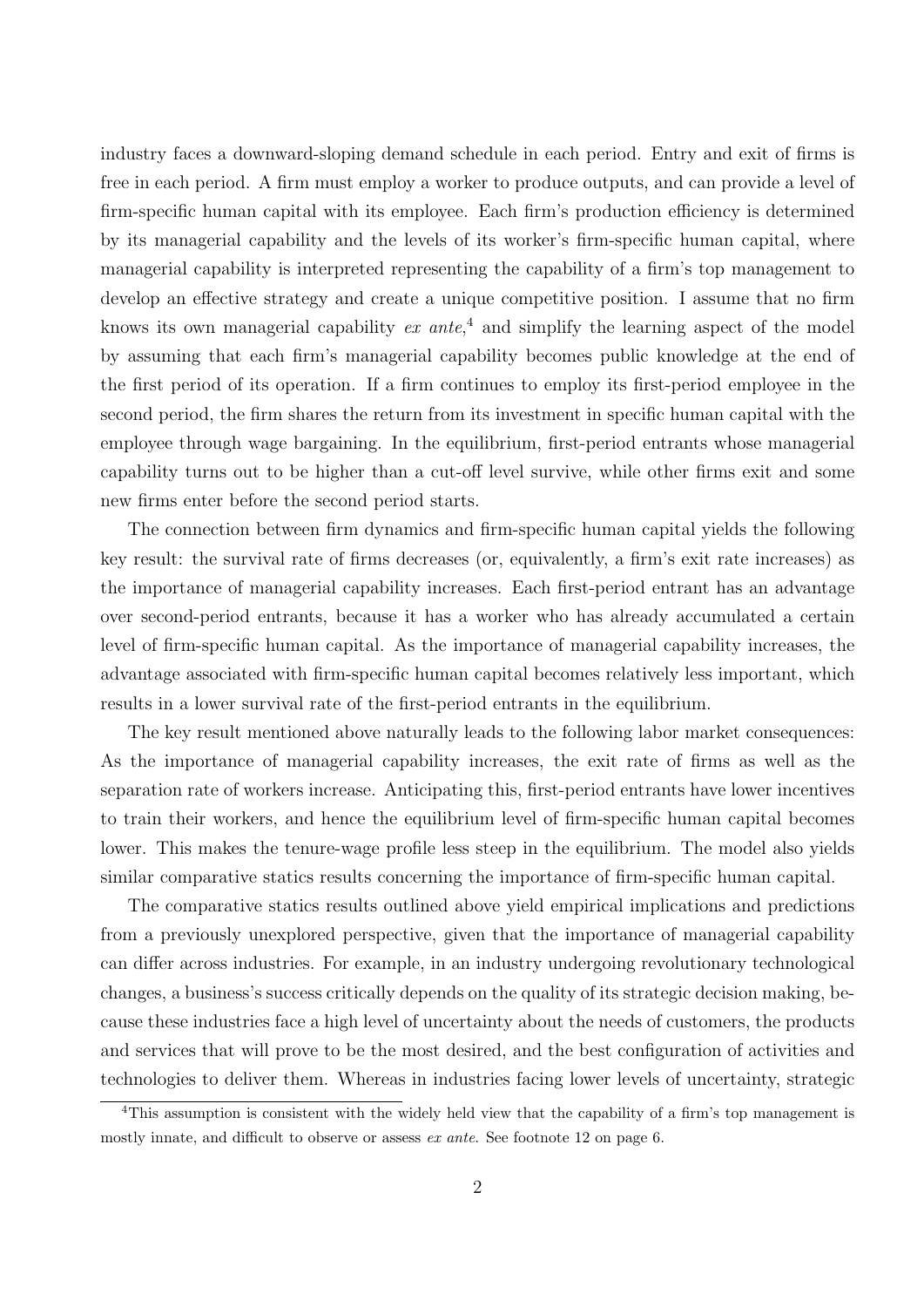decision making is less important. This argument suggests that the importance of managerial capability is higher in industries facing a higher level of uncertainty such as high-tech industries, while the importance tends to be lower in matured industries with lower levels of uncertainty. My model then predicts that firm's exit rate and labor turnover rate are both high in high-tech industries such as the semiconductor industry, and evidences that support this prediction can be found in several case studies (see Section 3 for details).

Equally important, my framework offers a new perspective on the welfare consequences of entry restrictions. In Section 4, I consider an extension of the model in which the government can control firm dynamics to a certain degree by imposing entry restrictions, which in turn affects firms' incentives to invest in specific human capital. Novelty of this analysis is that it captures the effects of entry restrictions on labor market characteristics. I demonstrate that entry restrictions can mitigate the underinvestment problem in specific human capital, which can result in a higher consumer surplus, as well as a higher total surplus. My approach is complementary to, but fundamentally different from, the approach taken by previous papers in the theoretical industrial organization literature (see Mankiw and Whinston, 1986; Suzumura and Kiyono, 1987), which demonstrated the "excess-entry theorem" by focusing on the effects of entry restrictions on the strategic interactions among firms.

In reality, there are important interconnections among firms' strategic decisions such as market entry and exit, the nature of their employment practices such as specific human capital investment, and resulting labor-market characteristics such as labor mobility. Nevertheless, in most previous theoretical analyses, firms' strategic behaviors and their employment practices have been treated separately under industrial-organization theoretical models and labortheoretical models, respectively.<sup>5</sup> The present paper is one of several recent attempts to address such interconnections in a single theoretical framework.<sup>6</sup>

 $5\text{As}$  an important exception, there is a small literature that theoretically analyzes the effect of productmarket competition on managerial incentives (see for example Hart, 1983; Hermalin, 1992; Schmidt, 1997; Raith, 2003). Schmidt (1997) pointed out that there are surprisingly few theoretical papers on this subject despite its importance.

 $6F$ or other papers along this line, see for example Chari and Hopenhayn (1991); Wang (2002); Mailath, Nocke, and Postlewaite (2004). Chari and Hopenhayn (1991) analyzed the connection between firms' adoption of new technology and workers' accumulation of "vintage-specific" skills (skills that are specific to a technology of a particular vintage), and explored its implications on the diffusion of new technology; Wang (2002) analyzed the connection between product-market conditions and job design, and explored its implications on explanations for heterogeneity of human resource management practices across countries, industries, and firms; and Mailath, Nocke, and Postlewaite (2004) analyzed the interaction between a firm's choice of business strategy and its manager's incentive for investing in "business-strategy-specific" human capital, and explored its implications on the organization of business activities.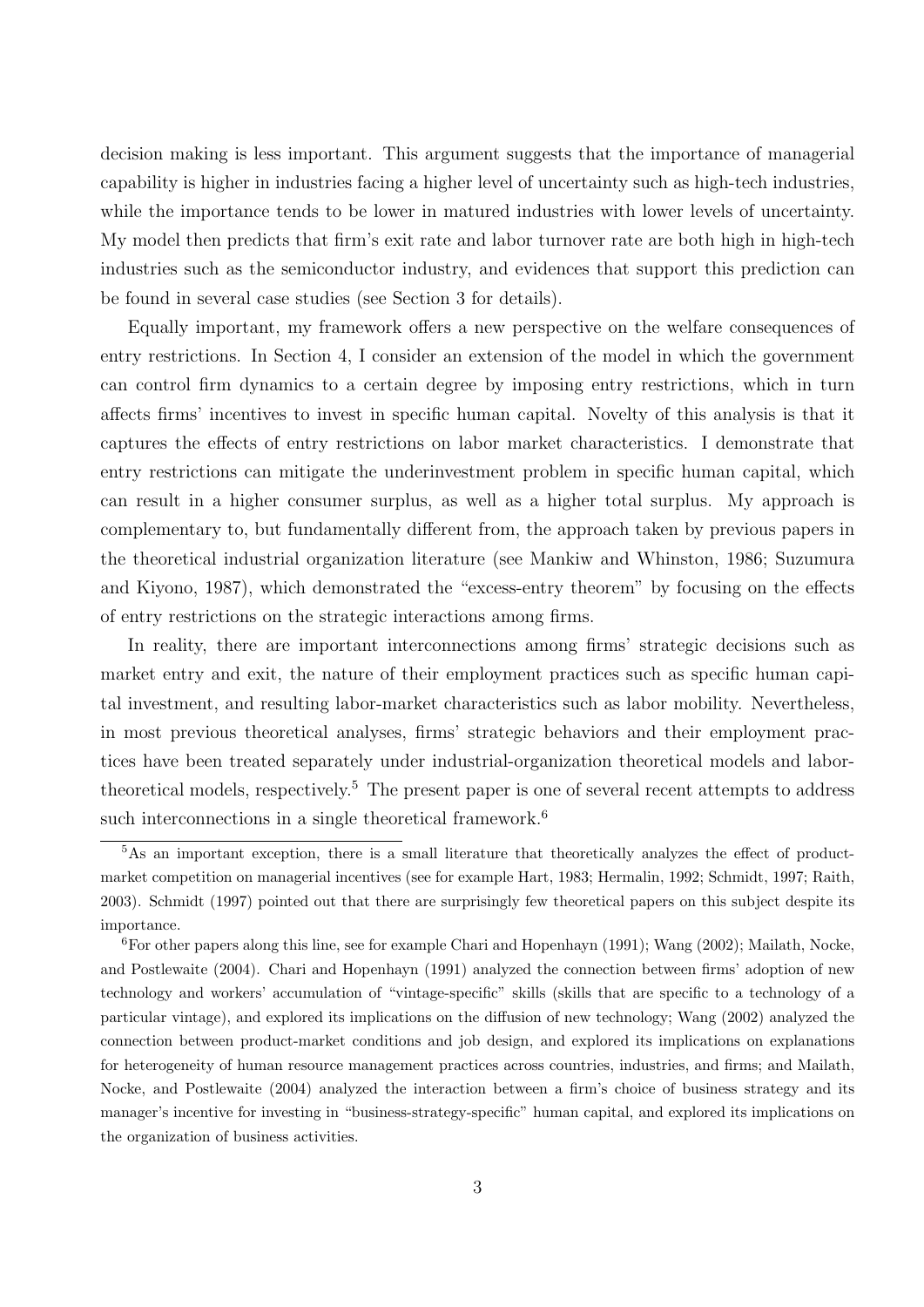The rest of the paper is organized as follows: Section 2 presents empirical findings on the connection between firm dynamics and labor mobility. Section 3 presents a model of firm dynamics that explicitly incorporates workers, their accumulation of specific human capital, and their mobility. It then characterizes the perfect foresight equilibrium of the model, presents comparative statics results, and discusses the real-world relevance of the results. Section 4 explores a new perspective on the welfare consequences of entry restrictions by analyzing how such restrictions affect labor market characteristics in my framework. Section 5 concludes the paper.

### 2 Related Empirical Findings

In this short section, I present previous empirical findings concerning the connection between firm dynamics and labor mobility. Firm dynamics have substantial impacts on labor mobility. Several studies of plant-level employment have found that gross employment flows, consisting of the number of positions added in new and growing plants and the number of existing positions lost in contracting and closing plants, are substantially larger than aggregate net employment growth.<sup>7</sup> Dunne, Roberts, and Samuelson (1989) identified this pattern in US manufacturing employment over the 1963-1982 period using the Census of Manufacturers. They found that between 1977 and 1982, for example, total manufacturing employment declined by 3.8%. This net change was composed of an increase in employment of 17.6% and 11.7% due to plant openings and expansions respectively, and reductions of 15.4% and 17.7% due to plant contractions and closings respectively. Importantly, they found that over 70% of the turnover in employment opportunities occurs across plants within the same two-digit industry and geographic region. In other words, a substantial amount of employment is lost due to plant contractions and failures even in expanding industries and regions, while a substantial amount of employment is created due to plant openings and expansions even in contracting industries and regions.

At the level of individual workers, a substantial percentage of workers is displaced from the employer due to plant closings and contractions. The Displaced Workers Surveys (DWSs) contain information regarding displaced workers in the United States, where displacement is defined as involuntary separation based on the operating decisions of the employer, such as a plant closing, an employer going out of business, or a layoff from which the worker was not recalled (Farber, 1997).<sup>8</sup> Farber (1997) analyzed the seven DWSs from 1984 to 1996 to examine

<sup>7</sup>See Dunne, Roberts, and Samuelson (1989) and references therein.

<sup>&</sup>lt;sup>8</sup>The DWSs have been administered every two years since 1984 as a supplement to the monthly Current Population Survey. Each DWS from 1984-1992 asked workers whether they were displaced from a job at any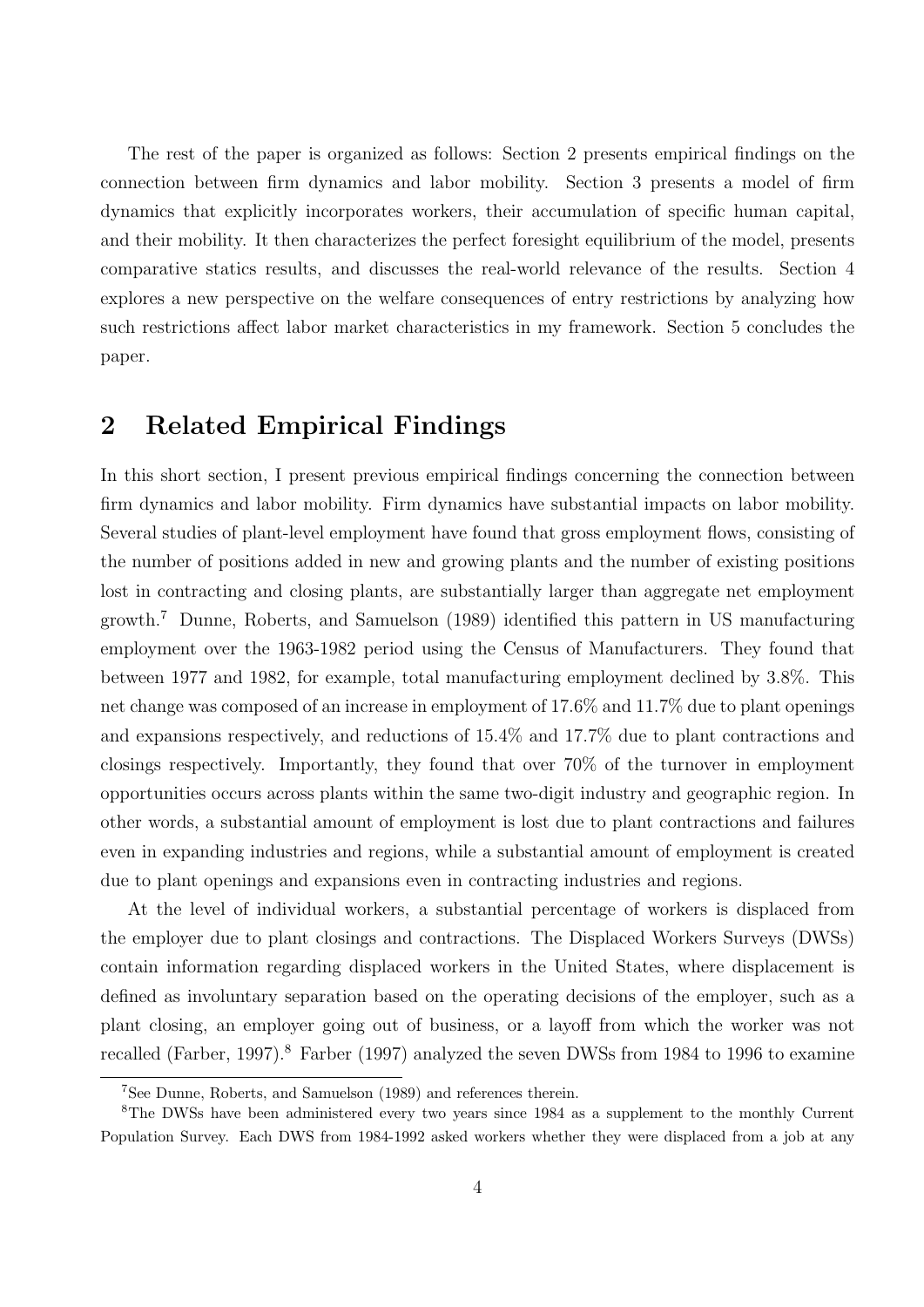the incidence of job loss from 1981 to 1995, and found that adjusted three-year job loss rates during the period ranged between  $9\%$  and  $15\%$ <sup>9</sup>. Also, a substantial percentage of job separation is due to plant closings and contractions. According to an analysis of the Panel Study of Income Dynamics (PSID) by Polsky (1999), on average 36% of job separators were job losers for the periods 1976-1981 and 1986-1991 in the United States, and the percentage was higher for older workers.<sup>10</sup>

## 3 Firm Dynamics and Specific Human Capital

### 3.1 The Model

Consider an industry that produces a homogeneous good in a two-period setting. In each period t (=1, 2) the industry faces a demand schedule given by  $Q_t = D(P_t)$ , where  $P_t \ge 0$  and  $Q_t \ge 0$ denote the price and the aggregate output in period t respectively,  $D(P) \geq 0$  and  $D'(P) < 0$  for all  $P > 0$ , and  $\lim_{P\to 0} D(P) = +\infty$ . Entry and exit of firms is free in each period, where each firm is of measure zero so that it is too small to affect prices. The production requires labor input; a firm can produce one unit of the good in a period if it employs one worker in that period, and the firm can produce nothing otherwise. No firm can employ more than one worker. There is a large number of ex-ante identical individuals, and in each period labor supply is perfectly inelastic and fixed at one unit for each individual. Each individual can earn a reservation wage of  $w > 0$  per period in a competitive labor market outside this industry. Individuals display no disutility of effort, and firms and individuals are both risk neutral. To keep the analysis simple, they do not discount the future.

Each firm's production efficiency is determined by its managerial capability and the level of its worker's firm-specific human capital, where managerial capability is interpreted representing the ability of a firm's top management to develop an effective strategy and create a unique competitive position. Let a denote the managerial capability and  $a_i$  denote the realization of time in the preceding five-year period, while the 1994 and 1996 DWSs asked workers whether they were displaced

the three calendar years before the survey date divided by employment at the survey date.

from a job at any time in the preceding three-year period. <sup>9</sup>Farber (1997) computed three-year job loss rates as the number of workers who report having lost a job in

 $10P$ olsky (1999) used a "reason for new position" question in the PSID to classify job separators into job losers and quitters. He classified a worker as a job loser if the worker gave "company folded, changed hands, employer moved out of town or went out of business" or "laid off or fired" as a reason for his or her separation. According to Polsky's probit estimates, the probability of job loss conditional on a job separation for workers aged 45-54 rose 12% relative to workers aged 25-34.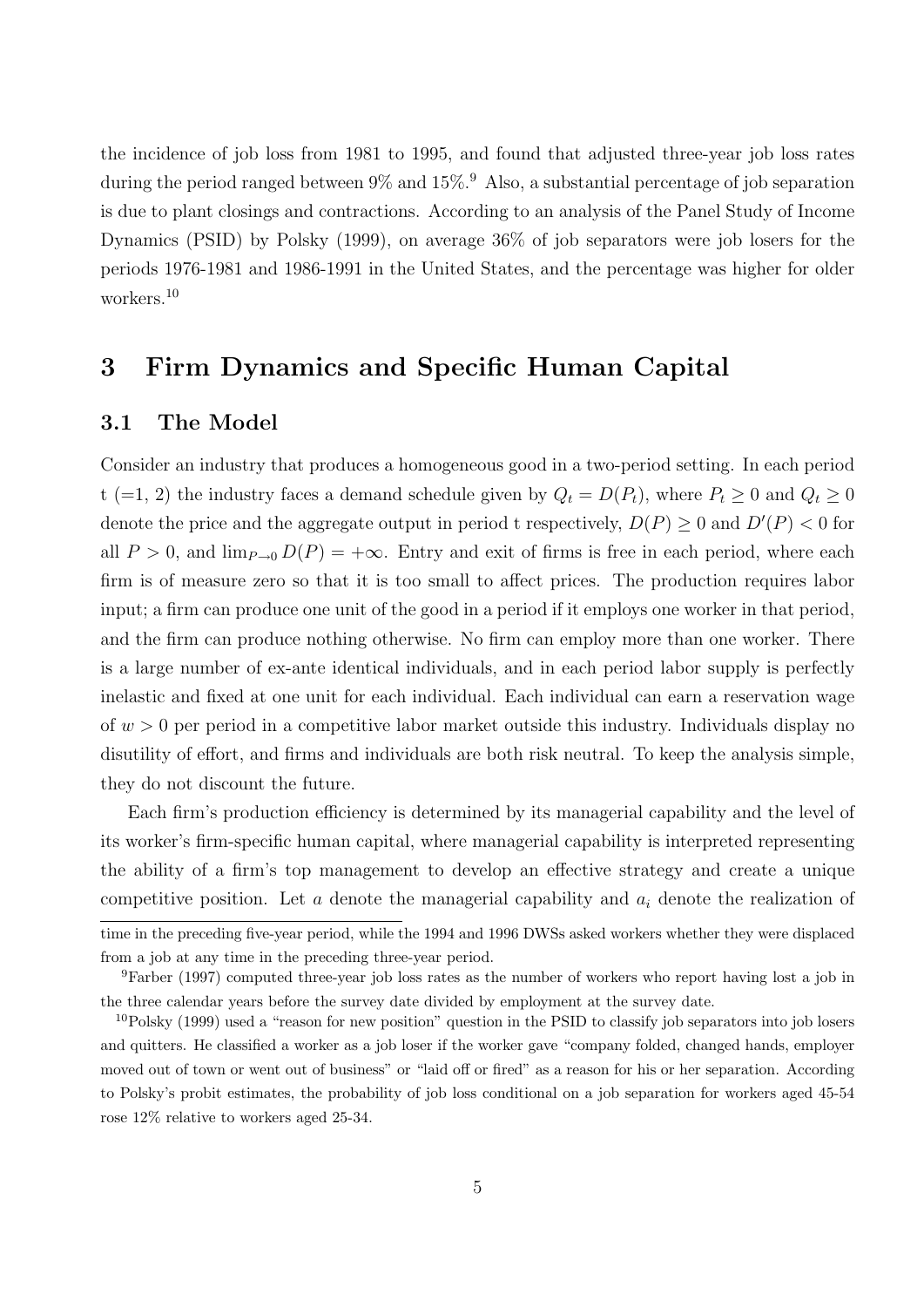firm  $i$ 's managerial capability, which is a random draw from a uniform distribution between 0 and 1. Assume that  $a_i$  is ex-ante unknown to all agents including firm i itself and becomes common knowledge at the end of the first period of firm  $i$ 's operation.<sup>11</sup> This specification is consistent with the widely held view that the ability of a firm's top management is mostly innate, and difficult to observe or assess  $ex$  ante.<sup>12</sup>

In period 1, each firm i can provide a level of firm-specific human capital denoted  $h_i \in [0, H]$ with its period 1 employee by incurring a cost of  $d(h_i)$  ( $\geq 0$ ) per employee, where  $d(.)$  is a convex function.<sup>13</sup> To obtain closed form solutions in the analysis, let  $d(h) = \frac{1}{2}h^2$ . The level of firm-specific human capital is observable but not verifiable, and so wage contracts contingent upon it are not feasible. To keep the analysis simple, assume that firm-specific human capital affects the second-period production efficiency only. If a firm continues to operate in the second period, the return from its investment in specific human capital is shared with its employee through wage bargaining.<sup>14</sup> Since the return from firm-specific human capital is deterministic, managerial capability is the only source of uncertainty in this model. The qualitative nature of the results, however, is unchanged under an alternative assumption that the return from specific human capital is also uncertain. See the next subsection (third and fourth paragraphs

<sup>12</sup>As Goleman (1998) puts it, "Every business person knows a story about a highly intelligent, highly skilled executive who was promoted into a leadership position only to fail at the job. And they also know a story about someone with solid - but not extraordinary - intellectual abilities and technical skills who was promoted into a similar position and then soared." Mabey and Ramirez (2004) found, based on 1,400 telephone interviews in seven European countries (Norway, Denmark, Germany, France, Romania, Spain, and the UK), that the belief that managers and leaders are "born not made" continues to prevail in Europe: all countries except for Germany rate innate ability/personality as the most important factor in making an effective manager.

<sup>13</sup>The qualitative nature of the results is unchanged under an alternative setup in which each worker acquires a level of firm-specific human capital by incurring costs.

<sup>14</sup>Gibbons and Waldman (1999) argue that this is a useful approach by pointing out that human-capital investment levels are typically not specified in contracts, and it is not clear that such investment levels are even contractible variables. Furthermore, they point out that post-training wages are not typically specified in a contract, and can often be renegotiated after training has taken place. This approach suggests underinvestment in specific human capital due to a hold-up problem.

<sup>&</sup>lt;sup>11</sup>One might argue that managerial capability could not be a significant driving force of firm dynamics by pointing out that, since managerial decisions are often made by a large number of executives, "average" managerial capability should not vary much between firms if each executive's managerial capability is a random draw from a certain distribution. However, the managerial capability of a top management, which significantly differs across firms, is particularly important, because it is a top management who makes key strategic decisions. Furthermore, each executive's managerial capability is not necessarily a random draw, because it is usually a top management who selects lower level executives and hence their selection is heavily influenced by the top management's ability.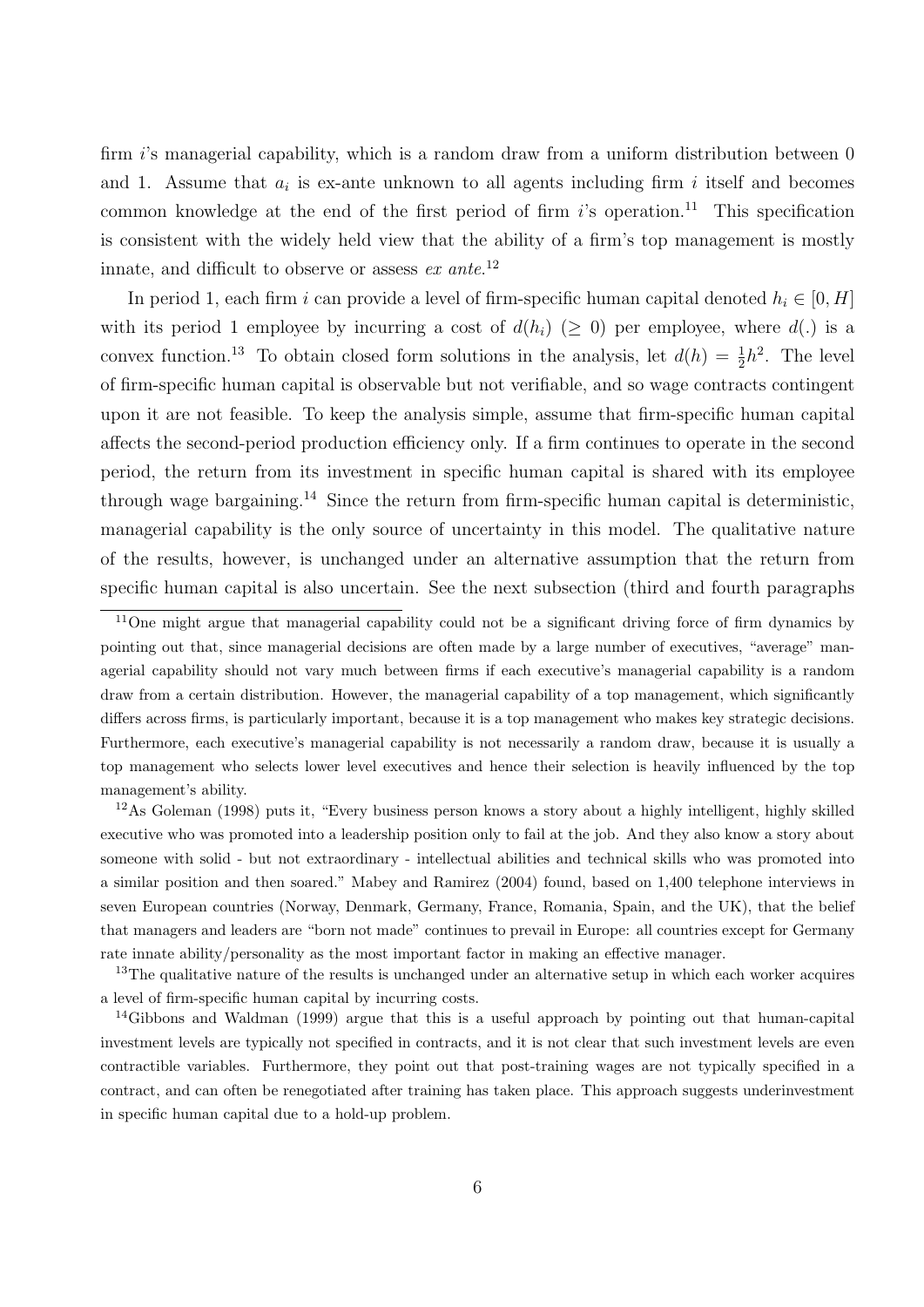after Proposition 2) for details.

Each firm i's per-unit production cost (excluding the wage bill) is given by  $c - xa_i$  in period 1 and  $c - xa_i - \lambda$  in period 2, where  $c > 0$  and  $x > 0$  are given constants and  $\lambda$  captures the relationship between firm-specific human capital and the production efficiency of a firm. In particular, assume that  $\lambda = yh_i$   $(y > 0)$  if firm i employs worker j in period 2 and employed the same worker in period 1, while  $\lambda = 0$  if firm i employs worker j in period 2 but did not employ the worker in period 1. Here,  $x$  and  $y$  capture the importance of managerial capability and firm-specific human capital, respectively, for production efficiency. Assume that  $c > x + yH$ , which guarantees that the production cost is strictly positive.

The timing of moves in the game is as follows:

#### Period 1:

[Stage 1] Firms simultaneously make first period wage offers to the individuals. Each individual can apply to a firm for first-period employment. Each firm employs one individual from the applicants, or no individuals if there are no applicants. If an individual is not employed by the firm or if he/she has not applied for any firm, he/she can earn the reservation wage  $w > 0$  for period 1 in a competitive labor market outside this industry.

**[Stage 2]** If firm i employs worker j in the first period, firm i chooses a level of firm-specific human capital  $h_i \in [0, H]$ .

[Stage 3] Each firm i that employed a worker at Stage 1 produces one unit of the good. At the same time, firm  $i$ 's managerial capability  $a_i$  is realized and becomes common knowledge.

### Period 2:

[Stage 4] Each firm that operated in period 1 can bargain against its first-period employee on his/her second-period wage, which is determined as the outcome of the generalized Nash bargaining process. Each employee's bargaining strength is given by  $b \in (0,1)$ . The outside option of the firm is to employ another individual at the wage of  $w$  or to exit the industry, while the outside option of the worker is to earn the reservation wage  $w$  in a competitive labor market outside the industry. At the same time, a firm that did not operate in period 1 can employ an individual at the reservation wage w and enter the industry.

[Stage 5] Each firm i that employed a worker at Stage 4 produces one unit of the good. At the same time  $a_i$  is realized if firm i did not operate in period 1.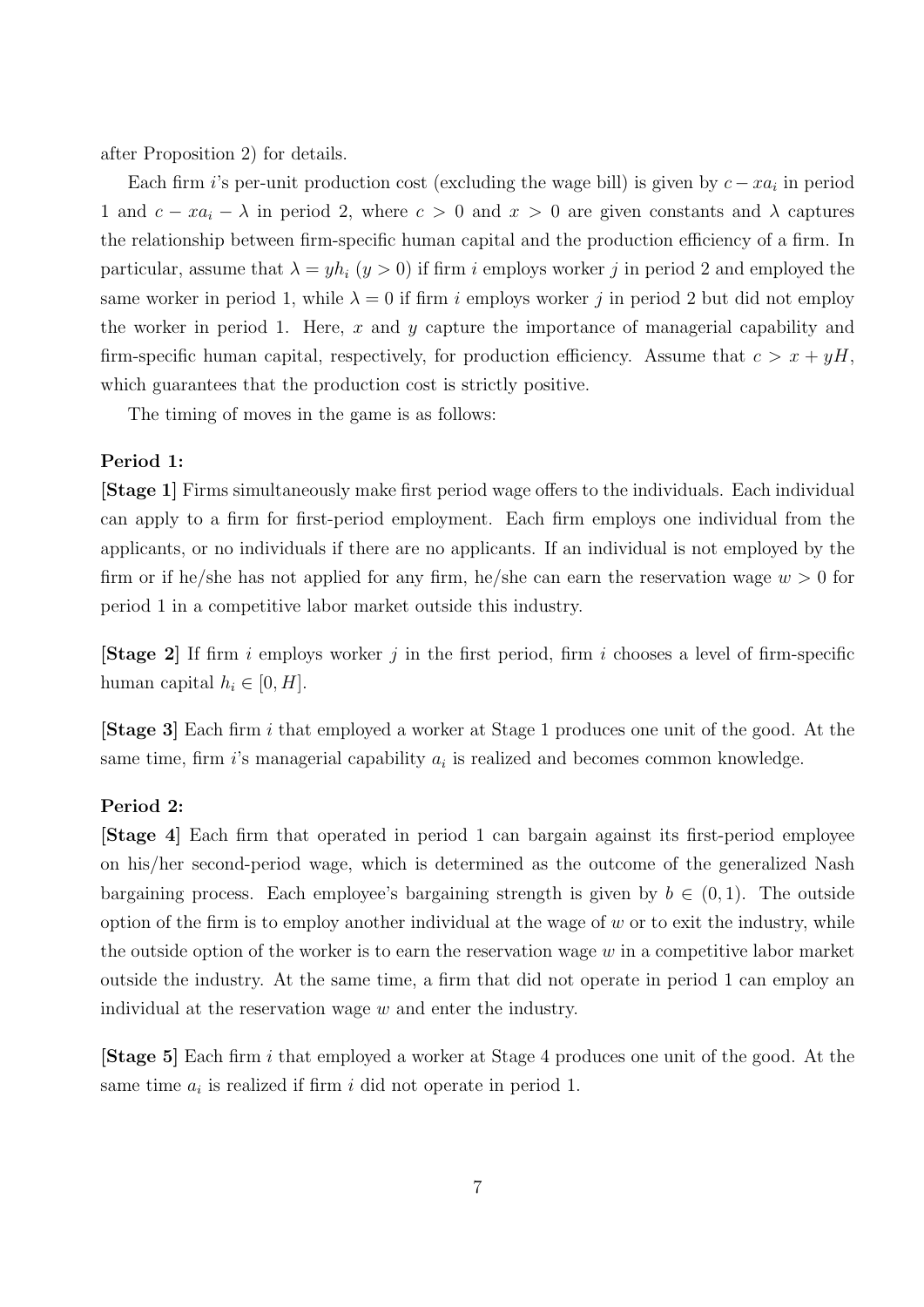### 3.2 An Analysis of the Model

Consider a perfect foresight equilibrium that is characterized by a price sequence  $(P_1, P_2)$ . I focus on equilibria in which a strictly positive measure of firms operates in each period.<sup>15</sup> In the equilibrium all agents (firms, potential entrants, and individuals) make optimal decisions based on the anticipation of a particular price sequence  $(P_1, P_2)$ , and their behavior does in fact give rise to the same  $(P_1, P_2)$ . Given free entry and exit of firms, for every entrant in period  $t (=1, 1)$ 2) the present discounted value of its expected overall profit is zero in the equilibrium. Also, given that there is a large number of ex-ante identical and risk-neutral individuals, and that every individual can earn a reservation wage  $w > 0$  per period in a competitive labor market outside the industry, the present discounted value of every individual's expected overall wage is  $2w$  in period 1 in the equilibrium. The market clears in each period in the equilibrium.

I focus on perfect foresight equilibria in which a strictly positive number (measure) of firms enter and exit the industry at the beginning of period 2, given that in reality entries and exits of firms are common in most industries.<sup>16</sup> Proposition 1 identifies necessary and sufficient conditions for such an equilibrium to exist, and characterizes the equilibrium. Proposition 2 and 3 then present comparative statics results on the exit rate of firms, the level of specific human capital, and the slope of the earnings-tenure profiles in the equilibrium. Throughout the analysis, I assume  $H > max\{\frac{1}{2}$ 2  $(1-b)xy$  $\frac{(1-b)xy}{x-(1-b)y^2}, \frac{x}{2y}$  $\frac{x}{2y}$ , which guarantees that the optimal level of firm-specific human capital is interior in the equilibrium. Note, proofs of the propositions are presented in the Appendix.

Suppose that there exists a perfect foresight equilibrium characterized by a price sequence  $(P_1, P_2) = (P_1^*, P_2^*)$  where  $P_1^* > 0$  and  $P_2^* > 0$ , in which a strictly positive measure of firms enter and exit the industry at the beginning of period 2. In what follows, we will first identify necessary conditions for such an equilibrium to exist.

In the equilibrium, each second-period entrant employs a worker at the reservation wage  $w$ , and its expected production cost is  $c-\frac{1}{2}$  $\frac{1}{2}x$ . Since each second-period entrant earns zero expected

<sup>&</sup>lt;sup>15</sup>There is a possibility of a trivial equilibrium in which a strictly positive measure of firms operates in period 1 but no firms operate in period 2. One way to rule out this equilibrium is to assume that  $D(P) > 0$  for all  $P \geq 0$ .

<sup>16</sup>See Geroski (1995) for a survey of the empirical literature. For example, Dunne, Roberts, and Samuelson (1988) analyzed the pattern of firm entry and exit in 387 four-digit US industries in the period 1963-1982 by using a new data set that had been constructed from the individual plant-level data collected in the five Censuses of Manufacturers during the period. They found that, after deleting the smallest firms in each industry, the average entry rate varied from 30.7% to 42.7% across census years, while the average industry exit rate varied from 30.8% to 39.0%. Although there was substantial variation across industries, both entry and exit rates were at least 10% in most four-digit industries.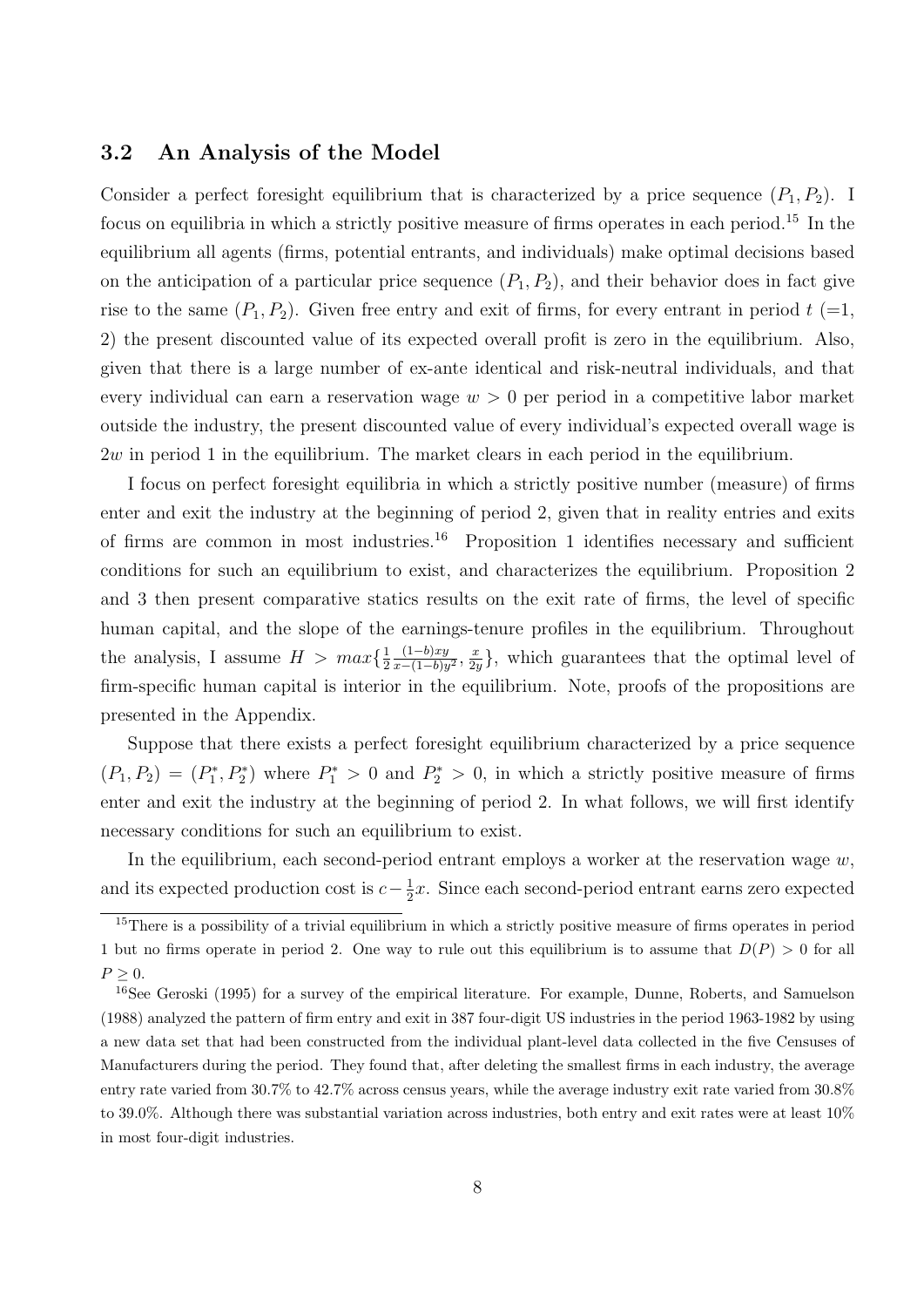profit in the equilibrium,  $P_2^* = c + w - \frac{1}{2}$  $\frac{1}{2}x$  must hold. Consider firm i that employed worker j at Stage 1 and chose  $h_i$  at Stage 2 in the equilibrium. If firm i continues to employ worker j in period 2, its second-period production cost (excluding the wage bill) is  $c-xa_i-yh_i$  and the firm must pay at least  $w$  (the reservation wage) in order to employ worker  $j$  in period 2. Then firm i continues to operate in period 2 if and only if  $P_2^* - (c - xa_i - yh_i + w) \ge 0 \Leftrightarrow a_i \ge \underline{a}(h_i, P_2^*),$ where  $\underline{a}(h, P_2)$  (call it a cut-off managerial capability) is defined by

$$
\underline{a}(h, P_2) \equiv \frac{c+w-P_2-yh}{x}
$$
 if  $h \le \frac{c+w-P_2}{y}$ , and 0 otherwise.

Suppose that firm i's managerial capability  $a_i$  turns out to be greater than or equal to the cut-off level  $\underline{a}(h_i, P_2^*)$  at Stage 3. Then, at Stage 4 firm i and worker j bargain over worker j's second-period wage, where the worker's bargaining strength is  $b \in (0,1)$  and his/her threat point is the reservation wage  $w$ . Firm is outside option is to exit the industry and earn zero profit or to employ another worker with wage  $w$  and continue operating in period 2. Firm  $i$ 's second-period profit under the latter option is  $P_2^* - (c - xa_i + w)$ , and hence its threat point is  $\max\{P_2^*(-(c-xa_i+w),0\}$ . We then find that worker j's second-period wage (which is determined as the outcome of the generalized Nash bargaining process) is  $w_2(a_i, h_i, P_2^*)$ , where  $w_2(a, h, P_2)$ is defined by

$$
w_2(a, h, P_2) \equiv w + bS(a, h, P_2).
$$
\n(1)

Here,  $S(a, h, P_2) \equiv P_2 - (c - xa - yh) - w - max\{P_2 - (c - xa + w), 0\}$ , which is the surplus gained by reaching an agreement in the bargaining.<sup>17</sup> This in turn implies that firm  $i$ 's second-period production cost plus wage bill is  $C_2(a_i, h_i, P_2^*)$ , where  $C_2(a, h, P_2)$  is defined by

$$
C_2(a, h, P_2) \equiv c - xa - yh + w_2(a, h, P_2).
$$
\n(2)

At Stage 2, firm i chooses the level of firm-specific human capital  $h_i$  without knowing its own managerial capability  $a_i$ . Firm i makes this choice under the anticipation that it will continue to operate in period 2 and earn second-period profit of  $P_2^* - C_2(a_i, h_i, P_2^*)$  if it realizes managerial capability  $a_i \geq \underline{a}(h_i, P_2^*)$ , and will exit the industry if  $a_i < \underline{a}(h_i, P_2^*)$ . Hence firm i chooses  $h_i \in [0, H]$  to maximize  $\pi(h_i, P_2^*)$ , where  $\pi(h, P_2)$  is defined by

$$
\pi(h, P_2) \equiv \int_{min\{\underline{a}(h, P_2), 1\}}^{1} (P_2 - C_2(a, h, P_2)) da - \frac{1}{2} h^2.
$$
\n(3)

Note,  $\pi(h_i, P_2^*)$  is firm i's second-period expected profit minus its cost for providing the firmspecific human capital of level  $h_i$ . Through the maximization exercise we find (see Claim 1 in

<sup>&</sup>lt;sup>17</sup>See for example Chang and Wang (1996) and Zábojník (1998) for similar formulations of worker-firm bargaining.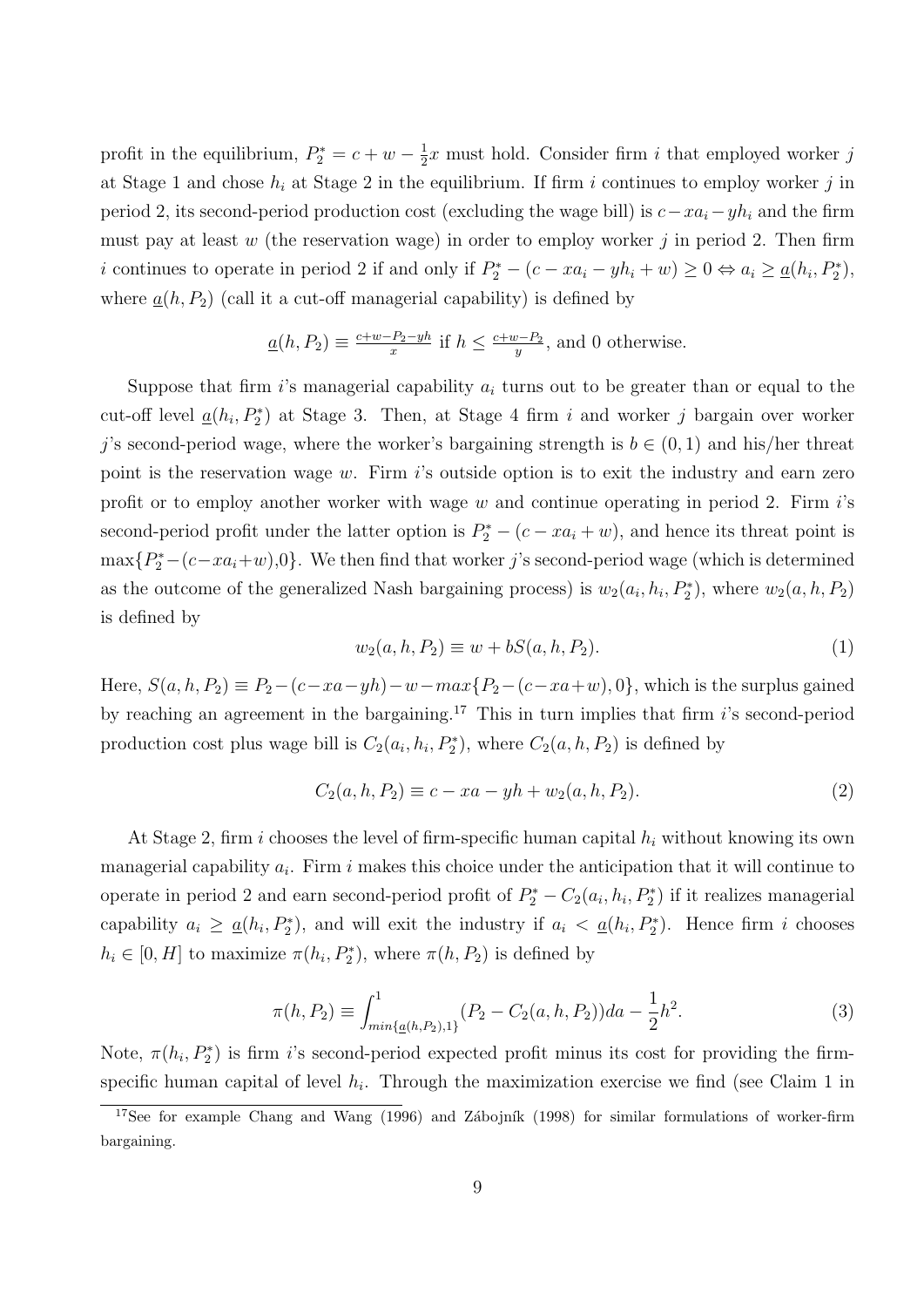the Appendix for details) that  $x - (1 - b)y^2 > 0$  must hold, and every firm i that employed a worker at Stage 1 chooses  $h_i = h^*$  at Stage 2 in the equilibrium, where

$$
h^* \equiv \frac{1}{2} \frac{(1-b)xy}{x - (1-b)y^2}.
$$
\n(4)

This implies that the firms' exit rate is  $\underline{a}^*$  in the equilibrium, where

$$
\underline{a}^* \equiv \underline{a}(h^*, P_2^*) = \max\{\frac{1}{2}\frac{x - 2(1 - b)y^2}{x - (1 - b)y^2}, 0\}.
$$
\n(5)

Since the exit rate is strictly positive in the equilibrium, the following condition must hold:

$$
x - 2(1 - b)y^2 > 0.
$$
\n(6)

Note that under this condition we have that  $0 < \underline{a}^* < \frac{1}{2}$  $\frac{1}{2}$ .

Every firm that employs a worker at Stage 1 offers the same first-period wage (denoted by  $w_1$ ) in the equilibrium, given that firms and individuals are ex-ante identical. A worker employed by firm i at Stage 1 anticipates that his/her second-period wage will be  $w_2(a_i, h^*, P_2^*)$  if firm i realizes  $a_i \geq \underline{a}^*$  at Stage 3, and w if  $a_i < \underline{a}^*$ . The first-period present discounted value of the worker's expected overall wage is then  $w_1 + \int_0^{a^*} w da + \int_{a^*}^1 w_2(a, h^*, P_2^*) da$ . Given that there is a large number of ex-ante identical and risk-neutral individuals, and that every individual can earn a reservation wage  $w > 0$  per period outside the industry, firms in the equilibrium choose  $w_1 = w_1^*$  such that  $w_1^* + \int_0^{a^*} w da + \int_{a^*}^1 w_2(a, h^*, P_2^*) da = 2w$  holds. Hence we find

$$
w_1^* = w - \int_{\underline{a}^*}^1 (w_2(a, h^*, P_2^*) - w) da^{18}
$$
 (7)

In the equilibrium, every firm  $i$  that employs a worker at  $w_1^*$  at Stage 1 provides the worker with level  $h^*$  of specific human capital by incurring  $\frac{1}{2}(h^*)^2$  as a training cost. Since its expected production cost is  $c - \frac{1}{2}$  $\frac{1}{2}x$ , the expected value of its first-period cost is  $c - \frac{1}{2}$  $\frac{1}{2}x + w_1^* + \frac{1}{2}$  $\frac{1}{2}(h^*)^2 \equiv C_1^*$ . Firm *i* operates in period 2 if it realizes the managerial capability of  $a_i \geq a^*$  with the secondperiod total cost of  $C_2(a_i, h^*, P_2^*)$ . Hence the first-period discounted value of its overall expected cost is  $C_1^* + \int_{\underline{a}^*}^1 C_2(a, h^*, P_2^*) da$ , and the zero profit condition implies that the following condition must hold:

$$
P_1^* + \int_{\underline{a}^*}^1 P_2^* da = C_1^* + \int_{\underline{a}^*}^1 C_2(a, h^*, P_2^*) da.
$$
 (8)

We then find (see Claim 2 in the Appendix for details) that

$$
P_1^* = c + w - \frac{1}{2}x - \frac{1}{8} \frac{x^2[x - (1 - b)^2 y^2]}{[x - (1 - b)y^2]^2}.
$$
\n(9)

 $18$ The model allows a possiblity for the first-period wage to take a negative value. This can be avoided by assuming that the reservation wage w is large enough. A sufficient condition for this is  $w > \frac{x^2y^2}{4(x-1-b)}$  $rac{x^2y}{4[x-(1-b)y^2]^2}$ .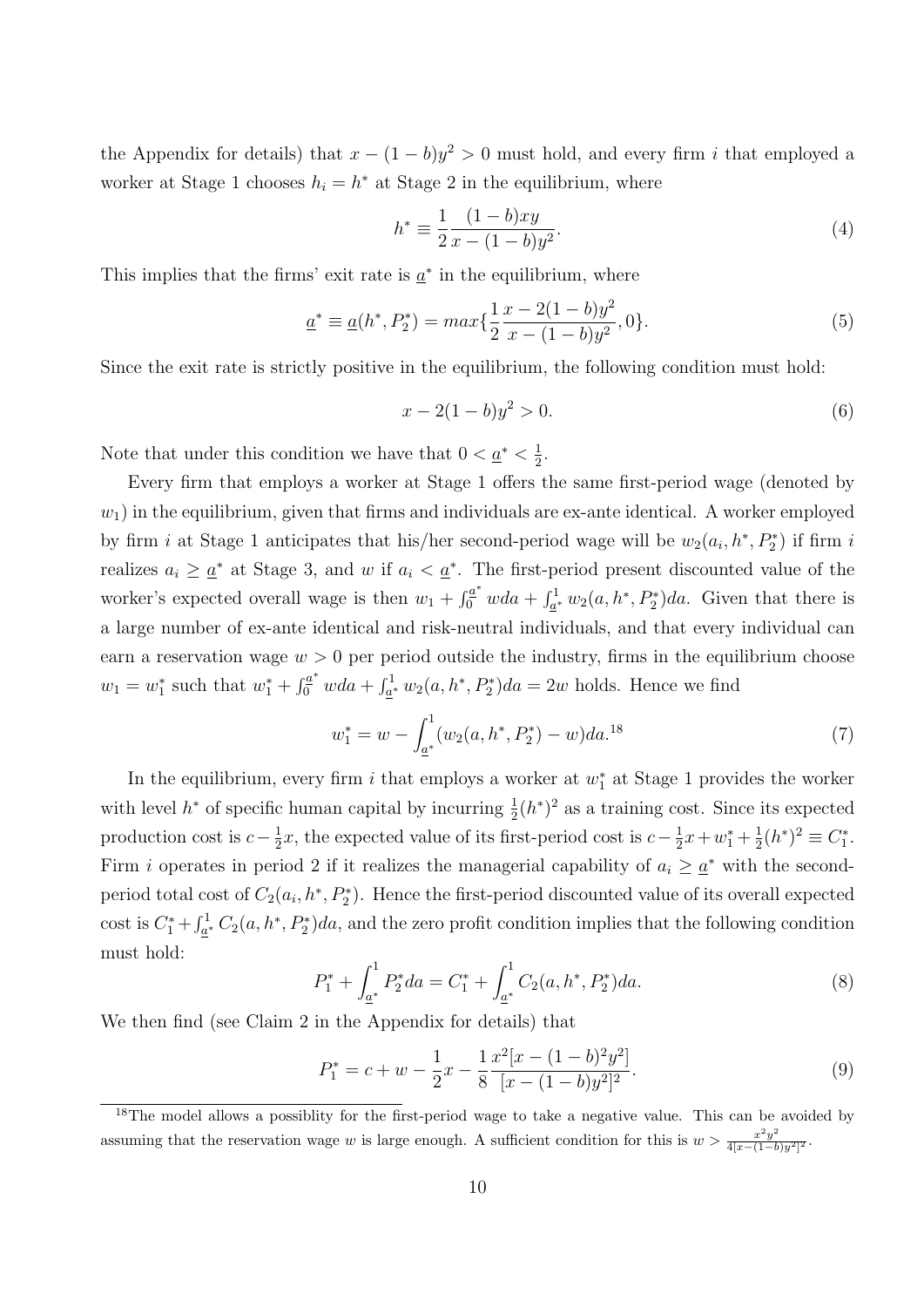Given  $P_1^* > 0$ , the following condition must hold:

$$
c + w > \frac{1}{2}x + \frac{1}{8} \frac{x^2[x - (1 - b)^2 y^2]}{[x - (1 - b)y^2]^2}.
$$
\n
$$
(10)
$$

Given  $(P_1, P_2)=(P_1^*, P_2^*)$ , the demand for the good in period  $t (= 1, 2)$  is  $D(P_t^*)$ . Since the market clears in each period and each operating firm produces one unit of the good, the measure of firms that enter and operate in period 1 is  $D(P_1^*)$  in the equilibrium. Since the exit rate is  $\underline{a}^*$ ,  $(1 - \underline{a}^*)D(P_1^*)$  firms continue to operate in period 2. Since the second-period demand for the good is  $D(P_2^*)$ , the measure of the second-period entrants is  $D(P_2^*) - (1 - \underline{a}^*)D(P_1^*)$  in the equilibrium. Then the following condition must hold for a strictly positive measure of firms to enter at the beginning of period 2 in the equilibrium:

$$
D(P_2^*) - (1 - \underline{a}^*) D(P_1^*) > 0.
$$
\n(11)

Thus far we have found that conditions (6), (10) and (11) are necessary for the existence of a perfect foresight equilibrium in which a strictly positive measure of firms enter and exit the industry at the beginning of period 2. Concerning condition (11) we have that  $(1 - \underline{a}^*)D(P_1^*)$ is strictly increasing in y while  $D(P_2^*)$  is independent of y. We then find that conditions (6), (10) and (11) are all satisfied if the value of y is small enough (see Claim 3 in the Appendix for details). Proposition 1 below tells us that this condition is not only necessary but also sufficient, and the equilibrium is a unique equilibrium under this condition.

**Proposition 1:** For any given parameterization, there exists a unique value  $\bar{y} \geq 0$  such that the following property holds: There exists a unique perfect foresight equilibrium in which a strictly positive measure of firms enter and exit the industry at the beginning of period 2, if and only if  $y < \bar{y}$ . The equilibrium is characterized by the price sequence  $(P_1, P_2) = (P_1^*, P_2^*)$  $(c + w - \frac{1}{2})$  $rac{1}{2}x - \frac{1}{8}$ 8  $x^2[x-(1-b)^2y^2]$  $\frac{[x-(1-b)^2y^2]}{[x-(1-b)y^2]^2}$ ,  $c+w-\frac{1}{2}$  $\frac{1}{2}x$ ). There exists a range of parameterizations in which  $\bar{y} > 0.$ 

In the equilibrium,  $D(P_1^*)$  firms operate in period 1. Each of the  $D(P_1^*)$  firms employs a worker at the wage of  $w_1^*$  at Stage 1 and provides the worker with level  $h^*$  of specific human capital at Stage 2. At Stage 4, every firm i whose managerial capability  $a_i$  turns out to be greater than or equal to the cut-off level  $a^* \in (0, \frac{1}{2})$  $\frac{1}{2}$ ) continues to operate in period 2 by employing its first-period employee at the second-period wage of  $w_2(a_i, h^*, P_2^*)$ , while every firm i with  $a_i < \underline{a}^*$ exits the industry. Hence the firms' exit rate, which is equal to the labor turnover rate, is  $\underline{a}^*$ in the equilibrium. Then, of the  $D(P_1^*)$  firms that operated in period 1,  $(1 - \underline{a}^*)D(P_1^*)$  firms continue to operate in period 2 and  $D(P_2^*) - (1 - \underline{a}^*) D(P_1^*) > 0$  new firms enter at the beginning of period 2.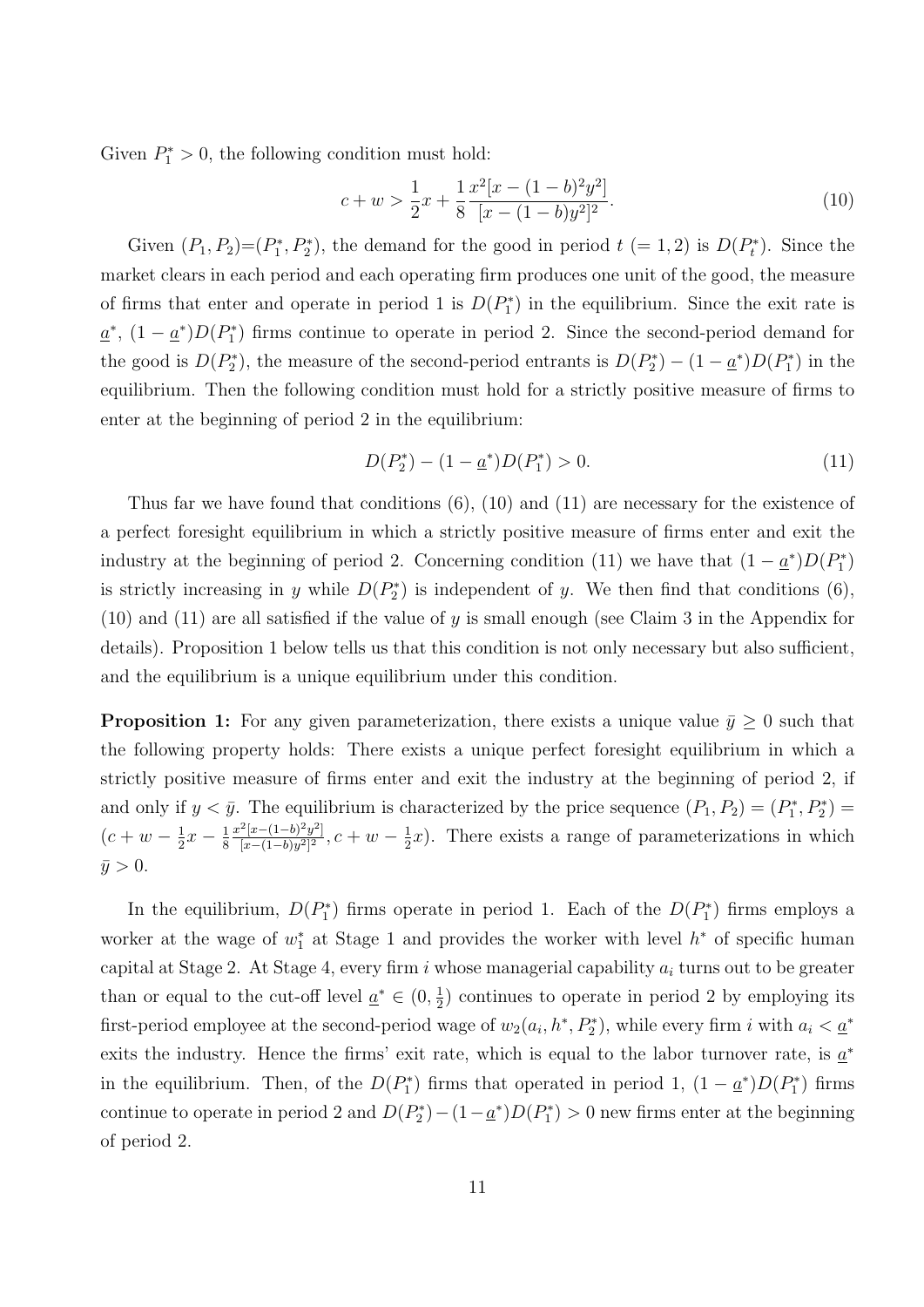I will now turn to comparative statics of the equilibrium exit rate  $\frac{a^*}{a^*} = \frac{1}{2}$ 2  $x-2(1-b)y^2$  $\frac{x-2(1-b)y^2}{x-(1-b)y^2}$ , the equilibrium level of firm-specific human capital  $h^* = \frac{1}{2}$ 2  $(1-b)xy$  $\frac{(1-b)xy}{x-(1-b)y^2}$ , and the steepness of the tenurewage profile in the equilibrium. Concerning the tenure-wage profile, consider an individual who has been employed by firm i at the first-period wage  $w_1^* = w - \int_{a^*}^1 (w_2(a, h^*, P_2^*) - w) da$ . In period 2, the worker is employed by firm i at the second-period wage  $w_2(a_i, h^*, P_2^*)$  if firm i realizes  $a_i \geq \underline{a}^*$ , and earns the reservation wage w elsewhere if  $a_i < \underline{a}^*$ . Hence, his/her second-period expected wage conditional upon being employed by the first-period employer is  $w'_2 \equiv \frac{1}{1-\epsilon}$  $\frac{1}{1-a^*} \int_{\underline{a}^*}^1 w_2(a, h^*, P_2^*) da$ . I will interpret  $w_2' - w_1^*$  to be the steepness of the tenure-wage profile in the equilibrium. Note, (1) and (7) above together imply that the tenure-wage profile is upward-sloping in the equilibrium. This is because workers' productivity (cost effectiveness) increases with tenure, and the return from the higher productivity is shared between the worker and the employer in period 2 which in turn implies that the second-period wage is higher than the first-period wage in the equilibrium.<sup>19</sup>

**Proposition 2:** As the importance of managerial capability (captured by x) increases, the firms' exit rate increases, the level of firm-specific human capital investment decreases, and the tenure-wage profile becomes less steep in the equilibrium.

The key finding is that the firms' exit rate is increasing in the importance of managerial capability. This result arises from the connection between firm dynamics and firm-specific human capital through the following logic: A first-period entrant continues to operate in period 2 if its second-period production efficiency is higher than the expected production efficiency of second-period entrants. Each first-period entrant has an advantage over second-period entrants because it has a worker who has already accumulated a certain level of firm-specific human capital. Hence, even if the managerial capability of a first-period entrant turns out to be less than average, it could still continue to operate in the second period. As the importance of managerial capability increases, the relative importance of firm-specific human capital declines. This reduces first-period entrants' advantage associated with firm-specific human capital, and hence fewer first-period entrants with "lower than average" managerial capability survive in the second period.<sup>20</sup> As a consequence, the firms' exit rate increases.

<sup>&</sup>lt;sup>19</sup>Complementary to the productivity-based reasoning, Lazear (1979, 1981) demonstrated that wages grow with experience, even if productivity does not. In his framework, senior workers receive high salaries not because they are so much more productive than junior workers, but because paying senior workers higher wages produces appropriate work incentives for junior workers. See also Salop and Salop (1976) for an explanation based on self-selection of workers.

<sup>&</sup>lt;sup>20</sup>Regardless of the importance of managerial capability, every first-period entrant whose managerial capability turns out to be higher than average continues to operate in period 2.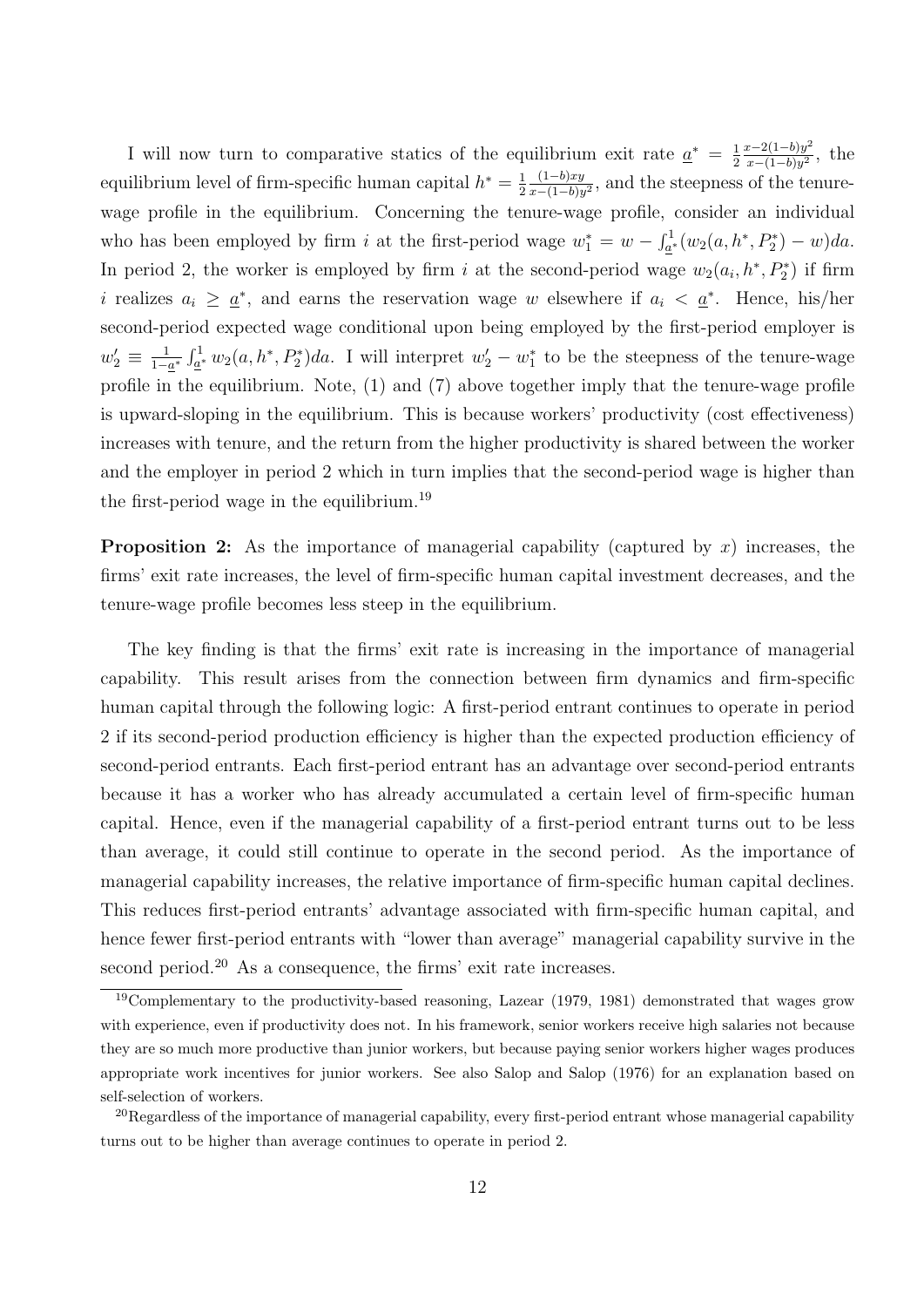To algebraically observe that the connection between firm dynamics and specific human capital is the driving force of the result, let us suppose  $y$  (which captures the importance of specific human capital) is equal to zero. Then, the equilibrium exit rate becomes  $a^*$ 1 2  $x-2(1-b)y^2$  $\frac{x-2(1-b)y^2}{x-(1-b)y^2} = \frac{1}{2}$  $\frac{1}{2}$ . That is, in the absence of firm-specific human capital, the firms' exit rate is independent of the importance of managerial capability.

The result does not depend on the model specification that the firm's managerial capability is the only source of uncertainty in the model. To see this, let us consider what happens if there is uncertainty regarding the returns from firm-specific human capital investment as well. In particular, suppose that if a first-period entrant firm  $i$  continues to operate and employ its first-period worker in period 2, its second-period production cost (excluding the wage bill) is now given by  $c - x a_i - y \theta_i h_i$ . The uncertainty regarding firm-specific human capital is captured by  $\theta_i$ , which is a random draw from a known distribution function between  $\underline{\theta}$  and  $\overline{\theta}$  ( $\overline{\theta} > \underline{\theta} \ge 0$ ). Assume that both  $a_i$  and  $\theta_i$  are ex-ante unknown and become common knowledge at the end of the first period (at Stage 3), and are mutually independent.

In this variant of the model, each first-period entrant firm i continues to operate in period 2 if its second-period production cost  $c - xa_i - y\theta_i h_i$  is lower than the expected production cost of second-period entrants  $c - \frac{1}{2}$  $\frac{1}{2}x$ . This condition is equivalent to  $a_i \geq \frac{1}{2} - \frac{y}{x}$  $\frac{y}{x}\theta_i h_i$ . On the other hand, the analogous condition is  $a_i \geq \frac{1}{2} - \frac{y}{x}$  $\frac{y}{x}h_i$  in the original model, where the return from firm-specific human capital is deterministic (in particular,  $\theta_i$  is equal to one for all i). Each of these two conditions tells us that each first-period entrant becomes less likely to survive as x increases (note, the right-hand sides of these conditions,  $\frac{1}{2} - \frac{y}{x}$  $\frac{y}{x}\theta_i h_i$  and  $\frac{1}{2} - \frac{y}{x}$  $\frac{y}{x}h_i$ , are both increasing in  $x$ ). The key logic is that as the importance of managerial capability increases, the relative importance of firm-specific human capital (captured by  $\frac{y}{x}$ ) declines, which in turn reduces first-period entrants' advantage associated with firm-specific human capital. The logic does not depend on whether returns from human capital investment are uncertain or deterministic.

Other results of Proposition 2 naturally follow from the key result mentioned above. As the importance of managerial capability increases, the exit rate of firms as well as the separation rate of workers increase. Anticipating this, first-period entrants have lower incentives to train their workers in period 1, and this reduces the equilibrium level of firm-specific human capital investment. Since the return from firm-specific human capital is shared between a worker and his/her employer through the second-period wage bargaining, the lower level of specific human capital and the higher exit rate result in a lower second-period expected wage, which in turn implies that firms have to offer higher first-period wages to attract workers in period 1. The result is that the equilibrium tenure-wage profile becomes less steep as  $x$  increases.

In what follows, I will discuss the real-world relevance of the comparative statics results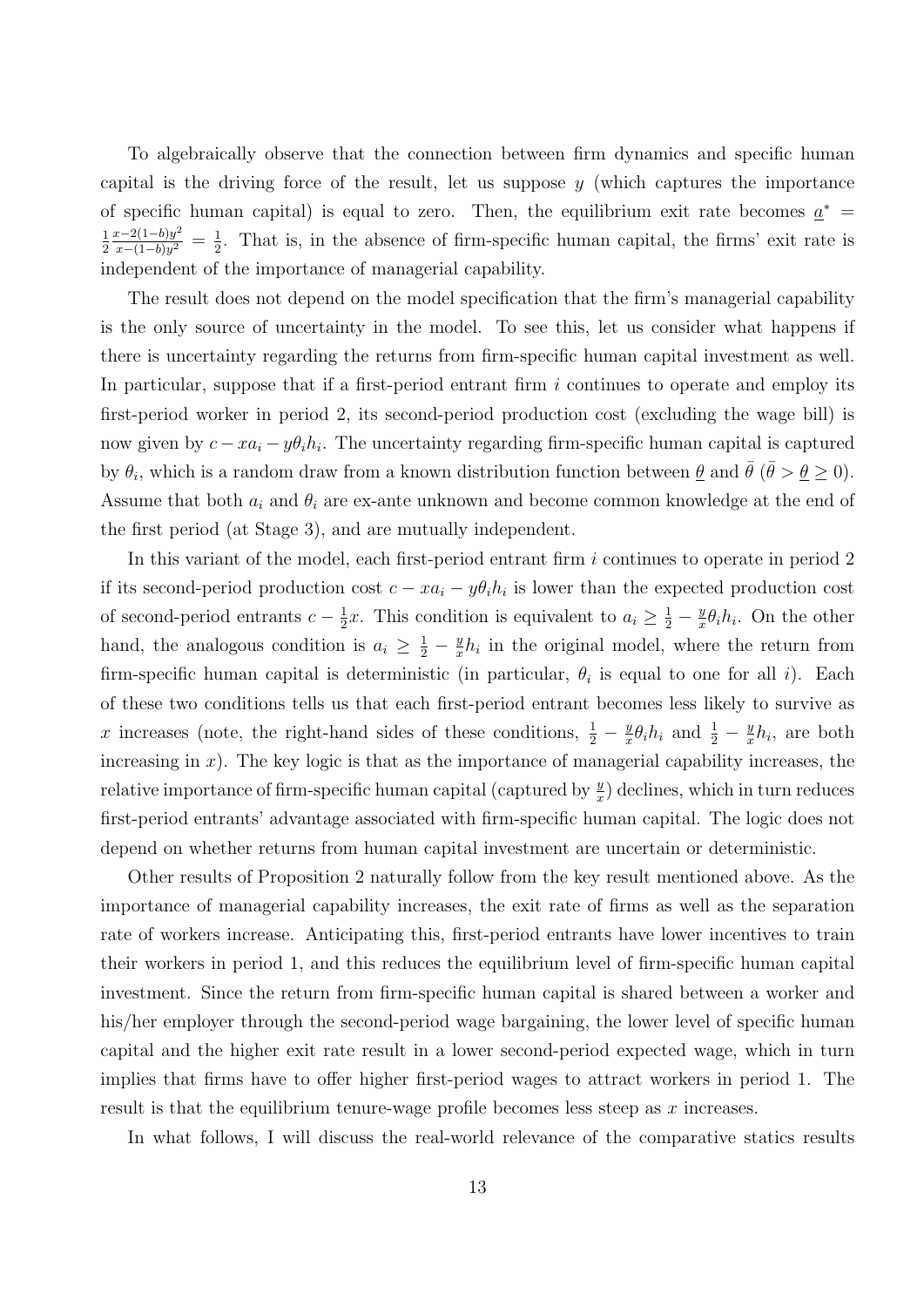presented above, based on the idea that the importance of managerial capability can differ across industries. An argument that is consistent with this idea can be found in Porter (1996).<sup>21</sup> Porter pointed out that the core role of a firm's top management is to develop or re-establish a clear strategy, where the development of an effective strategy means the top management's deliberate choice of a distinctive set of activities undertaken by the firm in order to deliver a unique mix of value to customers. He then argued that developing a strategy in a newly emerging industry or in a business undergoing revolutionary technological changes is particularly difficult, because in such industries the firm's management faces a high level of uncertainty about customers' needs, the products and services that will prove to be the most desired, and the best configuration of activities and technologies to deliver them.<sup>22</sup>

This argument suggests that the importance of managerial capability tends to be higher in industries with higher levels of uncertainty, such as high-tech industries, while it tends to be lower in matured industries with lower levels of uncertainty.<sup>23</sup> Proposition 2 then predicts that firm's exit rate and labor turnover rate are both high in high-tech industries such as the semiconductor industry, and evidences that support this prediction can be found in several case studies. For example, in his study of labor markets in Silicon Valley, Benner (2002) pointed out as follows: "The rapid turnover and volatility in employment in Silicon Valley is integrally connected to the nature of competition in the region's high-technology industries. In these industries, markets and technology change extremely rapidly and in unpredictable ways. Those firms that succeed are those that are able to innovate by developing both new products and improved production processes to shorten the time-to-market." According to Benner, of the 100 largest Silicon Valley companies in 1985, only 19 still existed and were in the top 100 in 2000. While more than half of the top 100 companies in the 2000 listing of Silicon Valley's largest

<sup>&</sup>lt;sup>21</sup>See also empirical studies by Ely  $(1991)$  and Hogan and Sigler  $(1998)$ , who found that sensitivity of CEO compensation to firm performance significantly differs across industries. Assuming that the sensitivity captures the importance of managerial capability for firm performance, this finding suggests that the importance of managerial capability differs across industries.

 $22A$  related discussion is found in Hayek (1945). Hayek pointed out that, "It is, perhaps, worth stressing that economics problems arise always and only in consequence of change. So long as things continue as before, or at least as they were expected to, there arise no new problems requiring a decision, no need to form a new plan", where "planning" is defined as the complex of interrelated decisions about the allocation of available resources.

<sup>23</sup>Consistent with this argument, in his study of the US semiconductor industry, Angel (1994, p. 4-5) pointed out that, "In an era of intensified global competition, it is the ability to anticipate and create new market opportunities, to develop new products ahead of competitors, and to reconfigure manufacturing processes rapidly in response to changing production requirements that offers the best prospect for long-term profitability of firms and industries."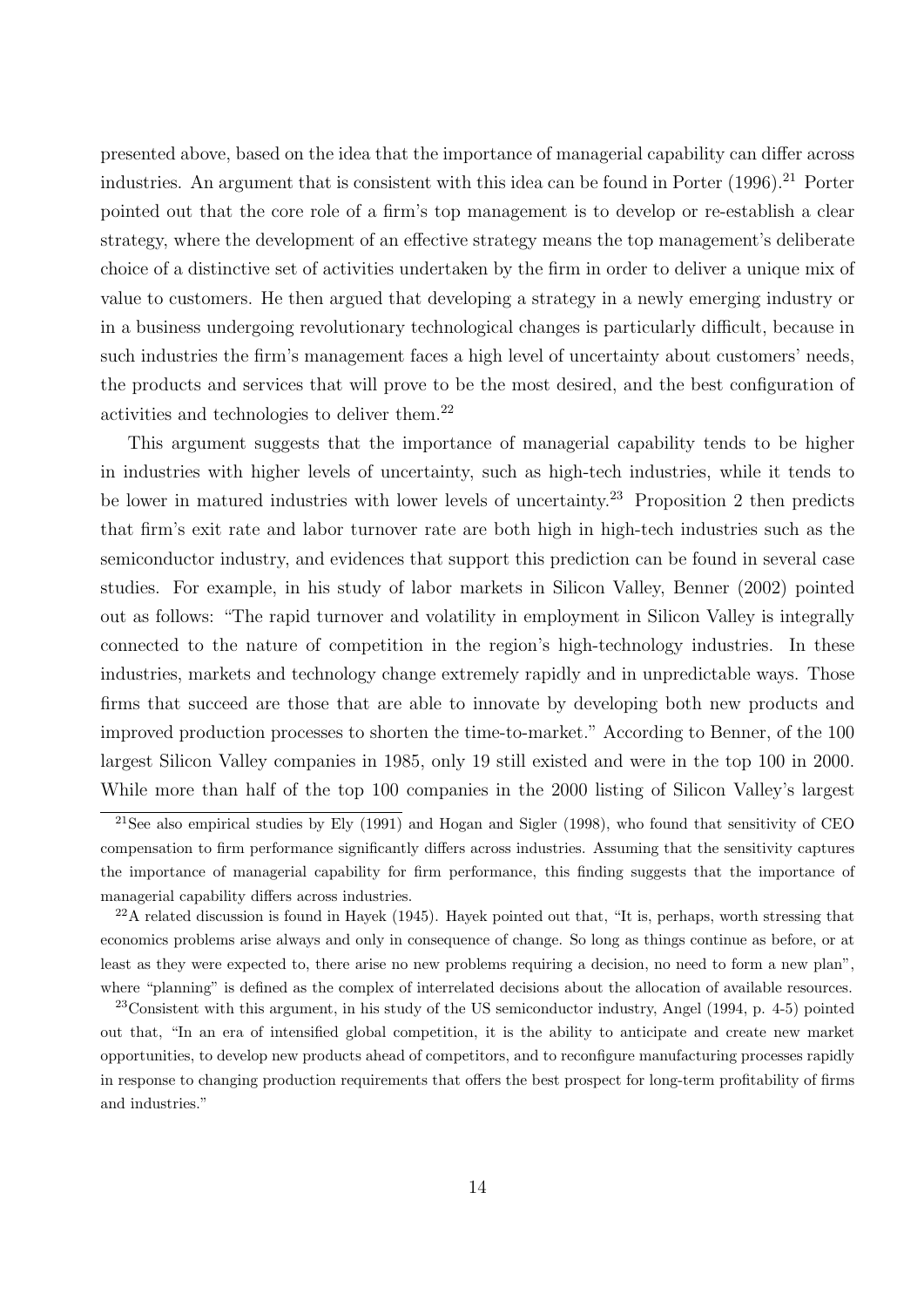firms were not on the list only ten years previously.<sup>24</sup>

I will now turn to the comparative statics results with respect to the importance of firmspecific human capital.

**Proposition 3:** As the importance of firm-specific human capital (captured by  $y$ ) increases, the firm's exit rate decreases, the level of firm-specific human capital investment increases, and the tenure-wage profile becomes steeper in the equilibrium.

Recall that each first-period entrant has an advantage over second-period entrants because it has a worker who has already accumulated a certain level of firm-specific human capital. This advantage becomes more substantial as the importance of firm-specific human capital increases, and hence this reduces the exit rate of first-period entrants. The lower exit rate, along with the higher return from firm-specific human capital (captured by  $y$ ), implies that firms have higher incentives to train their employees in the first period. These two effects are mutually re-enforcing because the higher level of firm-specific human capital reduces firms' exit rate by increasing the advantage possessed by first-period entrants. The result on the tenure-wage profile follows through the logic analogous to the one explained above for Proposition 2.

As a final point to the analysis section, note that in my model the exit of firms (that is, firm closure) is the sole source of job separation. This appears to capture only a fraction of involuntary separations, which in reality is also caused by firm contraction, lay-offs, and being fired. It can, however, be interpreted that my model captures job separation due to firm contraction as well. To see this, consider the following variant of the model: In the beginning of period 1, there exist a certain number of firms that conduct an existing business in an industry. The business is stable so that all firms will continue to operate in period 2 without contraction or expansion, no more firms enter, and no job separation occurs. Suppose that a new business opportunity arises in the industry at the beginning of period 1. The existing firms as well as new entrants can conduct the new business in period 1 where they are equally uncertain about their managerial abilities for the new business, and entry and exit of firms is free at the beginning of period  $2^{25}$ Let us suppose that this new business has the same structure as the model analyzed above, where the demand schedule associated with this new business is given by  $Q_t = D(P_t)$ ,  $t = 1, 2$ .

<sup>24</sup>See also Saxenian (1996), who pointed out that, "By the 1970s, Silicon Valley was distinguished by the highest levels of job-hopping in the nation. Average annual employee turnover in local electronics firms exceeded 35% and was as high as 59% in the region's small firms. It was almost unheard of for a technical professional in Silicon Valley to have a career in a single company."

<sup>&</sup>lt;sup>25</sup>The qualitative nature of the results would be unchanged under an alternative assumption that existing firms are more likely to have a higher managerial capability than new entrants.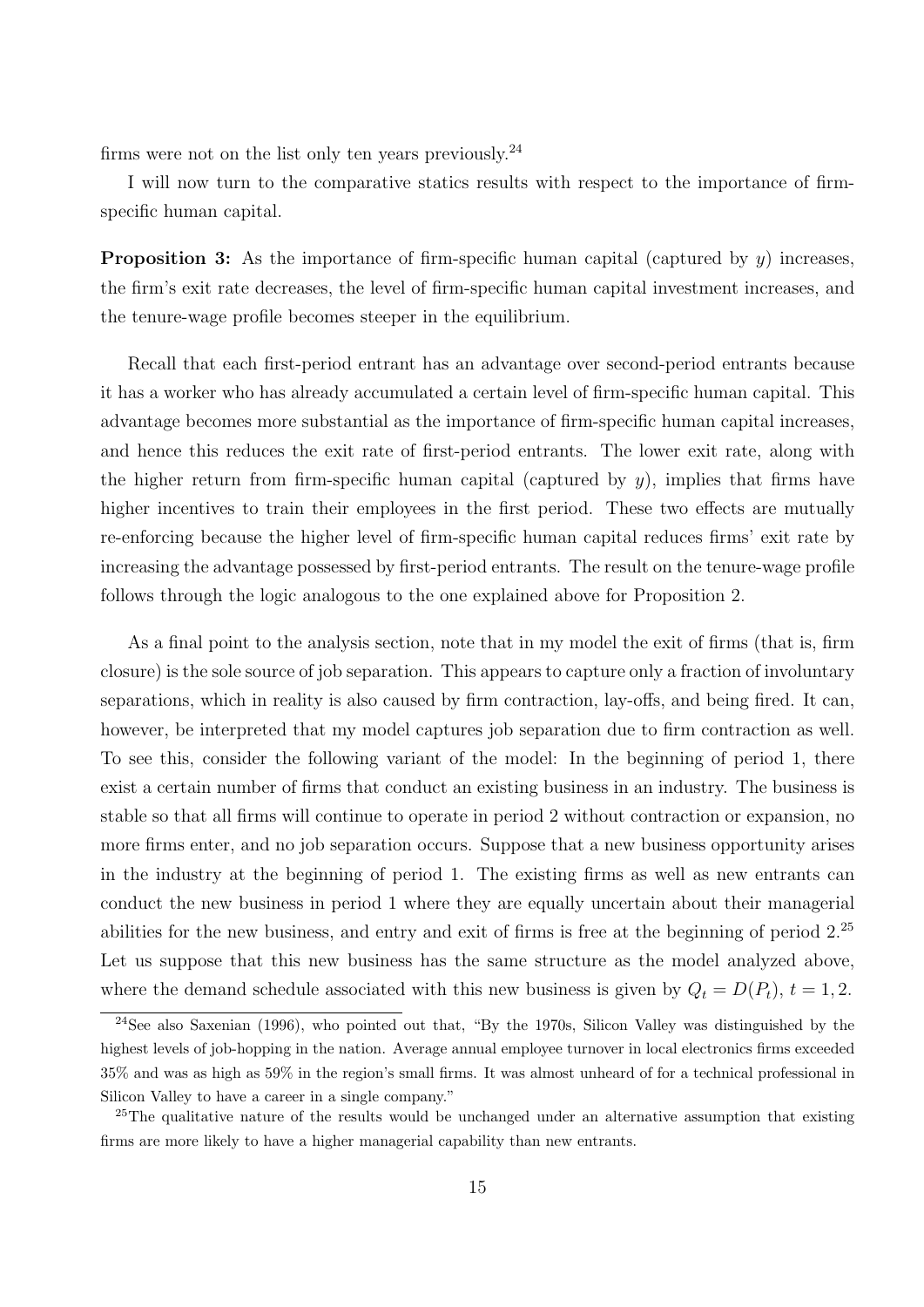In this variant of the model, the same results as the ones from the original model follow, except that job separation is now due not only to firm closure but also to firm contraction. That is, if an existing firm in the industry conducts new business in period 1 and exits from it at the beginning of period 2, then the job separation associated with it is due to firm contraction because the firm remains in the industry and continues to conduct the stable, existing business. On the other hand, if a new entrant in the industry conducts new business in period 1 and exits from it at the beginning of period 2, job separation is due to firm closure because the firm exits from the industry.

### 4 A Welfare Consequence of Entry Restrictions

This section explores a new perspective on the welfare consequences of entry restrictions by analyzing its effects on labor market characteristics in my framework. Is free entry desirable for social efficiency? This important question has been addressed in the theoretical industrial organization literature. Mankiw and Whinston (1986) and Suzumura and Kiyono (1987) showed that in homogeneous final-product markets with Cournot oligopoly and fixed set-up costs, level of entry in the free-entry equilibrium is always socially excessive. It has often been argued that this theoretical result (often called "excess-entry theorem") can provide a justification for enforcing entry regulations as a way of improving welfare.<sup>26</sup>

Strategic interaction among firms in the product market plays a central role in these earlier models. Complementary to, but fundamentally different from, this approach, my analysis focuses on the effects of entry restrictions on labor market characteristics.

Consider the following extension of my model. Recall that, in the original model where the second-period entry is free, a strictly positive measure of firms  $N_f \equiv D(P_2^*) - (1 - \underline{a}^*) D(P_1^*) > 0$ (the subscript  $f$  stands for free entry) enter the industry at the beginning of period 2 in the unique perfect foresight equilibrium when  $y < \bar{y}$ . In this extension, everything is the same as in the original model except that a government can impose an entry restriction in the following way. At Stage 0 (before Stage 1) the government can announce  $N_r \in [0, N_f]$ , which is the maximum measure of firms that are allowed to enter the industry at the beginning of period 2 (that is, at Stage 4). If the government imposes an entry restriction, the subsequent Stage 1 subgame

<sup>26</sup>Degree of entry regulations significantly differs across countries. Djankov, La Porta, Lopez-de-Silanes, and Shleifer (2002) presented new data on the regulation of entry of start-up firms in 85 countries around the world, where the data cover the number of procedures, official time, and official cost that a start-up must bear before it can operate legally. In their data, there are 13 countries in which the number of procedures is less than or equal to five, while there are 16 countries in which the number of procedures is greater than or equal to fifteen.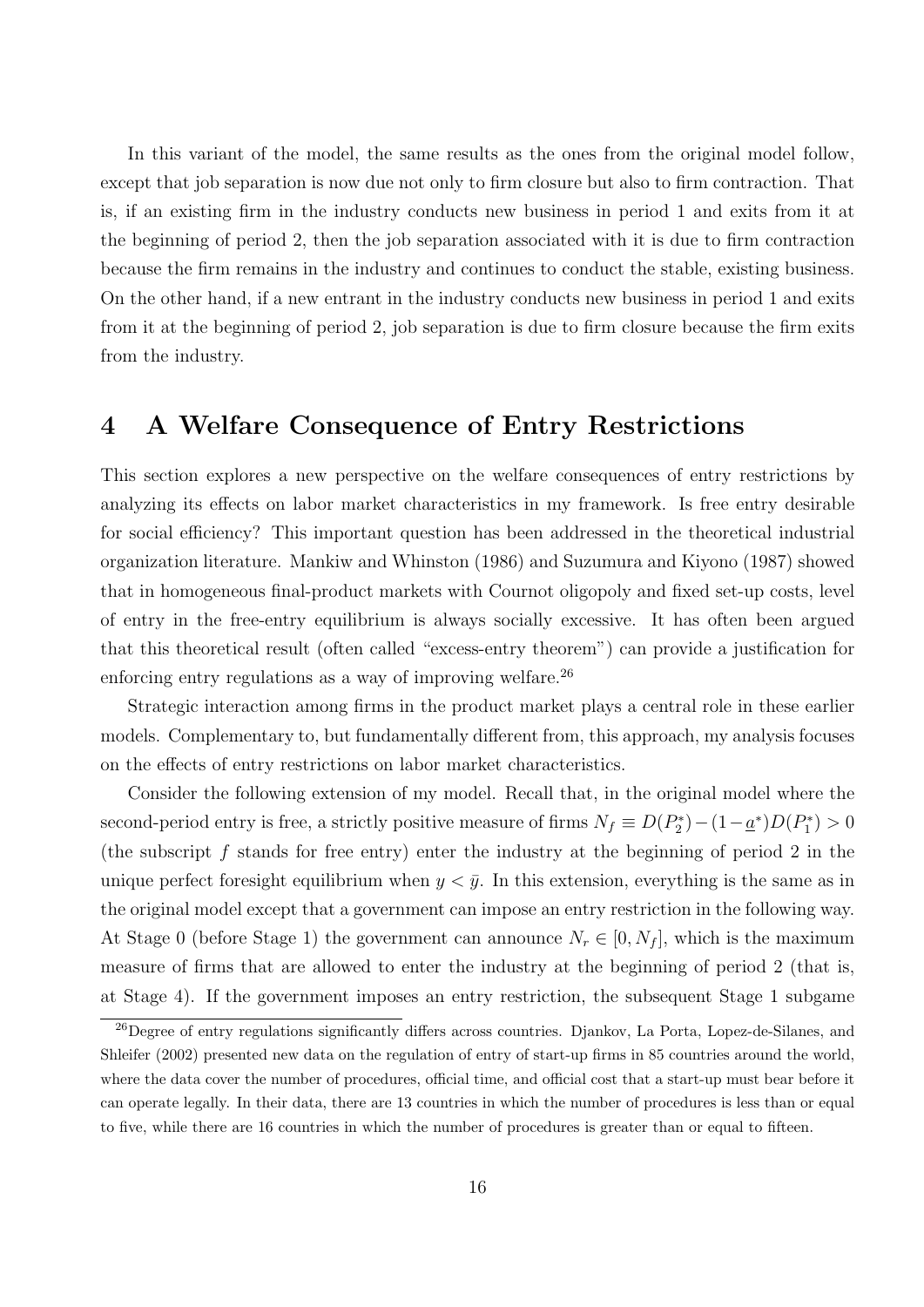is called an entry-restriction subgame, and the Stage 1 subgame without entry restriction is called the free-entry subgame (which is the same as the original model). In an entry-restriction subgame, the government, at Stage 4, charges an entry tax per firm so that  $N_r$  firms enter the industry and each second-period entrant earns zero expected profit in the equilibrium.

I will consider a perfect foresight equilibrium of each subgame, and show that entry restrictions can enhance welfare in this model.<sup>27</sup> Note that in order to focus on the main logic behind welfare consequences of entry restrictions in this framework, the extension allows the government to impose an entry restriction for period 2 only. The qualitative nature of the results is however unchanged under an alternative setup in which the government can impose entry restrictions for both periods 1 and 2. See the second to the last paragraph of this section for details.

Lemma 1 characterizes the perfect foresight equilibria of entry-restriction subgames. Note, if the government chooses  $N_r = N_f$ , the entry restriction is not binding and so the corresponding perfect foresight equilibrium is the same as that of the free-entry subgame.

**Lemma 1:** Suppose that  $y < \bar{y}$  holds, where  $\bar{y}$  is as defined in Proposition 1. There exist functions  $\hat{P}_1(N)$ ,  $\hat{P}_2(N)$  and  $\underline{\hat{a}}(N)$  with the following property:

(i) An entry-restriction subgame represented by any given  $N_r \in [0, N_f]$  has a unique perfect fore sight equilibrium characterized by the price sequence  $(P_1, P_2) = (\hat{P}_1(N_r), \hat{P}_2(N_r))$  and the exit rate  $\underline{\hat{a}}(N_r)$ , where  $D(\hat{P}_2(N_r)) - (1 - \underline{\hat{a}}(N_r))D(\hat{P}_1(N_r)) = N_r$  holds.

(ii)  $\hat{P}_1(N)$   $(\hat{P}_2(N))$  is continuous and strictly increasing (decreasing) in N for all  $N \in [0, N_f]$ , where  $\hat{P}_1(N_f) = P_1^*$  and  $\hat{P}_2(N_f) = P_2^*$ . Also,  $\underline{\hat{a}}(N)$  is continuous and strictly increasing in N for all  $N \in [0, N_f]$ , where  $0 < \hat{\underline{a}}(N) < \underline{a}^*$  for all  $N \in [0, N_f)$  and  $\hat{\underline{a}}(N_f) = \underline{a}^*$ .

Lemma 1 tells us that, in the entry-restriction subgame represented by  $N_r \in [0, N_f]$ , the equilibrium second-period price  $\hat{P}_2(N_r)$  is greater than  $P_2^* = c + w - \frac{1}{2}$  $\frac{1}{2}x \equiv C_N$ . In the free-entry equilibrium, the zero profit condition implies that the second-period price  $P_2^*$  is equal to  $C_N$ , which is the expected cost (including the wage bill) of the second-period entrant. Under the entry restriction, the government charges a second-period entry tax of  $\hat{P}_2(N_r) - C_N$  per unit so that every second-period entrant earns zero expected profits. In the equilibrium of any entryrestriction subgame, every entrant in period  $t$  (=1,2) earns zero expected profits, and in period 1 the present discounted value of every individual's expected overall wage is  $2w$ . Hence I define

<sup>27</sup>An alternative way to incorporate entry restrictions in the model is that the government, at Stage 0, announces whether it will allow free entry or prohibit entry at the beginning of period 2. Under this alternative setup, it can be shown that there exists a range of parameterizations in which the prohibition of entry enhances welfare.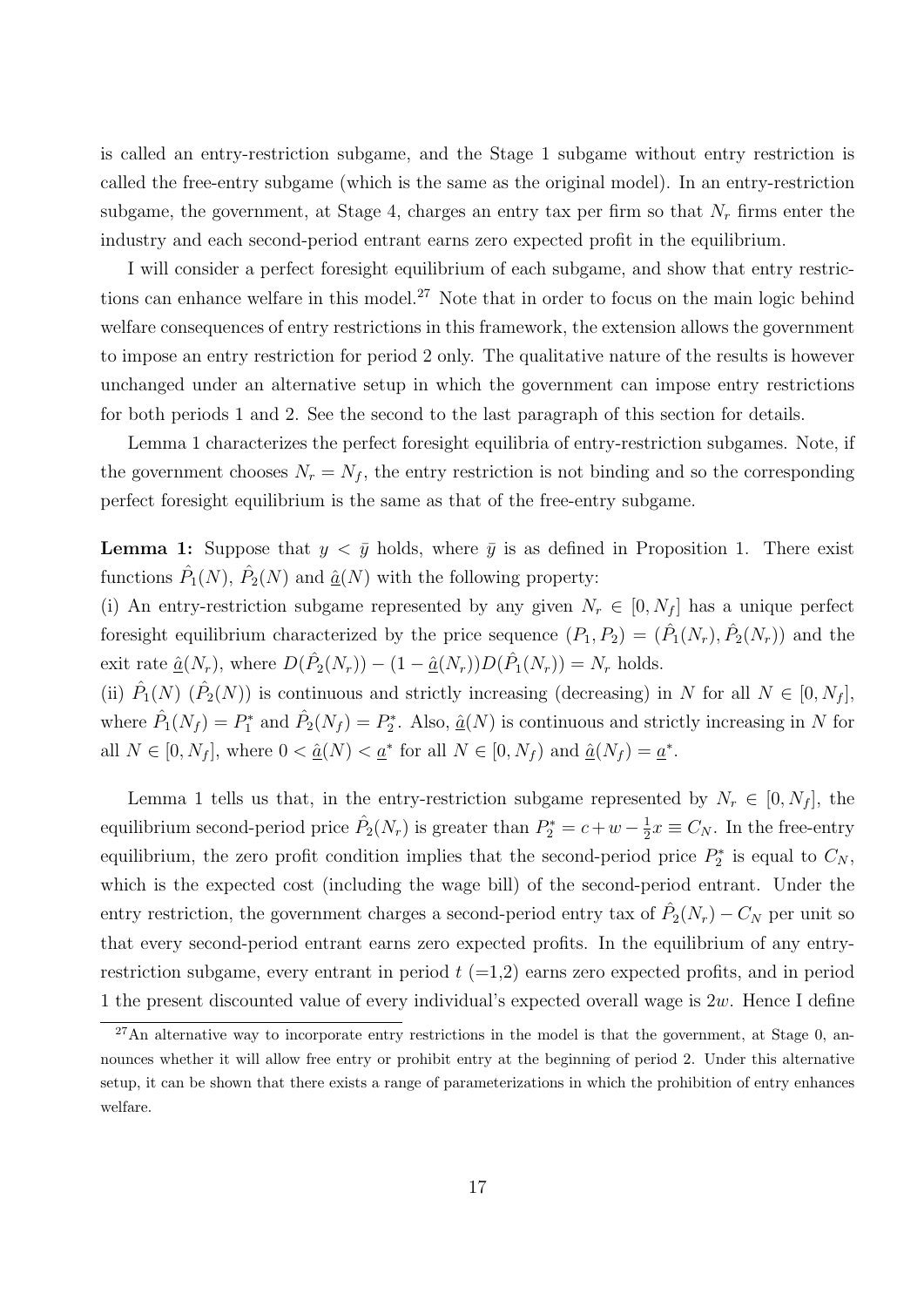the equilibrium total surplus by

$$
W(N_r) \equiv \int_{\hat{P}_1(N_r)}^{\infty} D(P) dP + \int_{\hat{P}_2(N_r)}^{\infty} D(P) dP + (\hat{P}_2(N_r) - C_N) N_r, \tag{12}
$$

where  $\int_{P_t(N_r)}^{\infty} D(P) dP$  is the consumer surplus in period t, and  $(\hat{P}_2(N_r) - C_N)N_r$  is the total entry tax the government receives. Since there is no entry tax in the free-entry subgame, the equilibrium total surplus of the free-entry subgame is defined by  $\int_{P_1^*}^{\infty} D(P) dP + \int_{P_2^*}^{\infty} D(P) dP$ , which is equal to  $W(N_f)$ , given  $\hat{P}_2(N_f) = P_2^* = C_N$ . Also, let  $CS(N_r) \equiv \int_{\hat{P}_1(N_r)}^{\infty} D(P) dP +$  $\int_{P_2(N_r)}^{\infty} D(P) dP$ , which is the equilibrium consumer surplus.

Proposition 4: Entry restrictions can increase the total surplus and the consumer surplus. More precisely, there exists  $N_r^* \in [0, N_f)$  such that  $W(N_r^*) > W(N_f)$  and  $CS(N_r^*) > CS(N_f)$ .

The logic behind this result is as follows. Think back to the free-entry equilibrium. Recall that each first-period entrant firm  $i$  continues to operate in period 2 if its second-period production cost  $c - xa_i - yh_i$  is lower than the expected production cost of second-period entrants  $c - \frac{1}{2}$  $rac{1}{2}x,$ and exits the industry otherwise. This continuation/exit decision is socially optimal, which in turn means that, if each firm i could capture the entire return from its employee's human capital in period 2, it would choose the socially optimal level of  $h_i$  in period 1. However, since each firm i must share the return from specific human capital with its employee through a second-period wage bargaining, it chooses a level of  $h_i$  that is below the socially optimal level. This is a version of the standard underinvestment problem in specific human capital when post-training wages are determined by bargaining.

An entry restriction represented by  $N_r \in [0, N_f)$  reduces the second-period supply of the good, which in turn implies that the equilibrium second-period price  $\hat{P}_2(N_r)$  becomes higher than the free-entry level  $P_2^*$  in order for the second-period market to clear. The higher second-period price makes the second-period operation more attractive, and hence reduces the equilibrium exit rate. This yields the following two welfare consequences. On the one hand, every firm anticipates a lower exit rate as a consequence of the entry restriction, which increases its incentive to provide specific human capital to its employee in the first period. This mitigates the underinvestment problem mentioned above. On the other hand, given that  $\hat{P}_2(N_r) > P_2^* = C_N$  holds under the entry restriction, some first-period entrants whose second-period costs are higher than the expected cost of the second-period entrants  $C_N$  continue to operate in the second period. That is, continuation/exit decision is not socially optimal under the entry restriction.

Suppose that the government imposes a small entry restriction in the sense that  $N_r$  is strictly less than but close to  $N_f$ , so that the equilibrium exit rate becomes slightly below the level in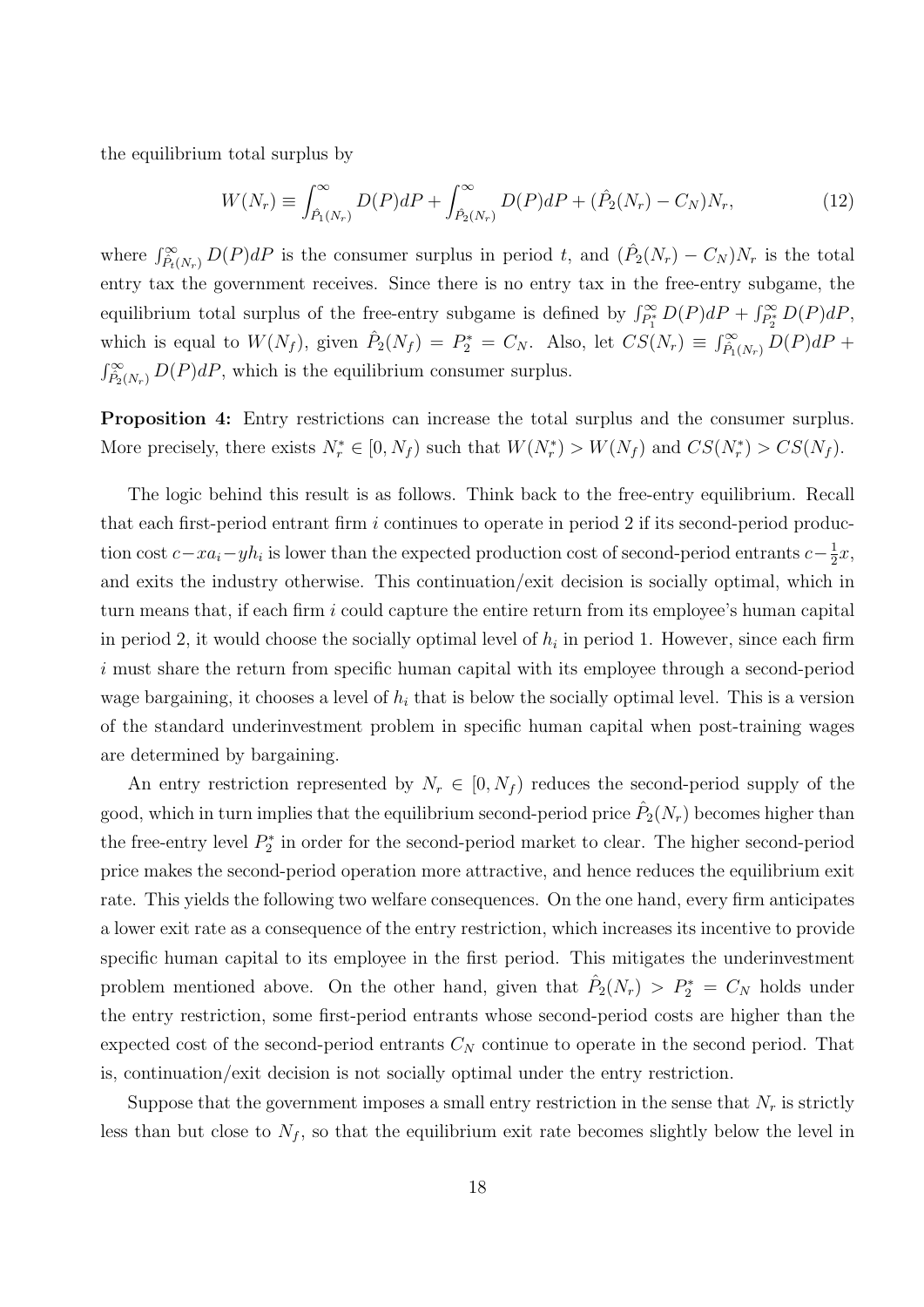the free-entry equilibrium. Then the increment of the level of specific human capital provided by firms is small, but this affects all firms that operate in the first period. On the other hand, since the equilibrium exit rate is slightly below the free-entry level, a small number of first-period entrants whose second-period costs are slightly higher than the second-period entrants' expected cost survive in period 2. That is, the positive effect of the entry restrictions in mitigating the underinvestment problem in specific human capital is of first order, while its negative effect associated with the suboptimal continuation/exit decision is of second order. Hence, at the margin, the former dominates the latter, and hence entry restrictions can increase the total surplus. Also, given that the entry tax is zero when  $N_r = N_f$ , entry restrictions can enhance the consumer surplus as well at the margin.

In summary, the government can control firm dynamics by imposing a certain degree of entry restrictions, which in turn affects labor mobility and hence firms' incentives to invest in specific human capital. Entry restrictions can mitigate the underinvestment problem in specific human capital at the cost of the suboptimal continuation/exit decision, and this can improve welfare. This approach focuses on the welfare consequence of entry restrictions on labor market characteristics, while the complementary approach previously taken in the industrial organization literature ("excess-entry theorem") has focused on the welfare consequence of the strategic interaction among firms in the product market. In my analysis, entry restrictions can enhance the consumer surplus as well as the total surplus, while in the excess-entry theorem entry restrictions enhance the total surplus at the cost of the lower consumer surplus.

I end this section by making two final points. First, as pointed out above, the qualitative nature of the results is unchanged under an alternative extension in which the government can impose entry restrictions for both periods 1 and 2. In particular, suppose that at Stage 0 the government announces  $N_{r1} \geq 0$  and  $N_{r2} \geq 0$ , which denote the maximum measure of firms that are allowed to enter the industry at the beginning of periods 1 and 2, respectively. It can be shown that the total surplus is maximized when the government imposes entry restrictions for both periods 1 and 2. As in the extension considered above, the second-period entry restriction mitigates the underinvestment problem in specific human capital at the cost of lowering the firms' exit rate below the socially optimal level, and the latter inefficiency can be mitigated by imposing an entry restriction in the first period. Details of the analysis are available upon request.

Second, it seems important to note that these theoretical results do not automatically imply that the government in the real world can enhance welfare by restricting entry. In reality, there are a number of other factors to be taken into account. For example, as pointed out by Itoh,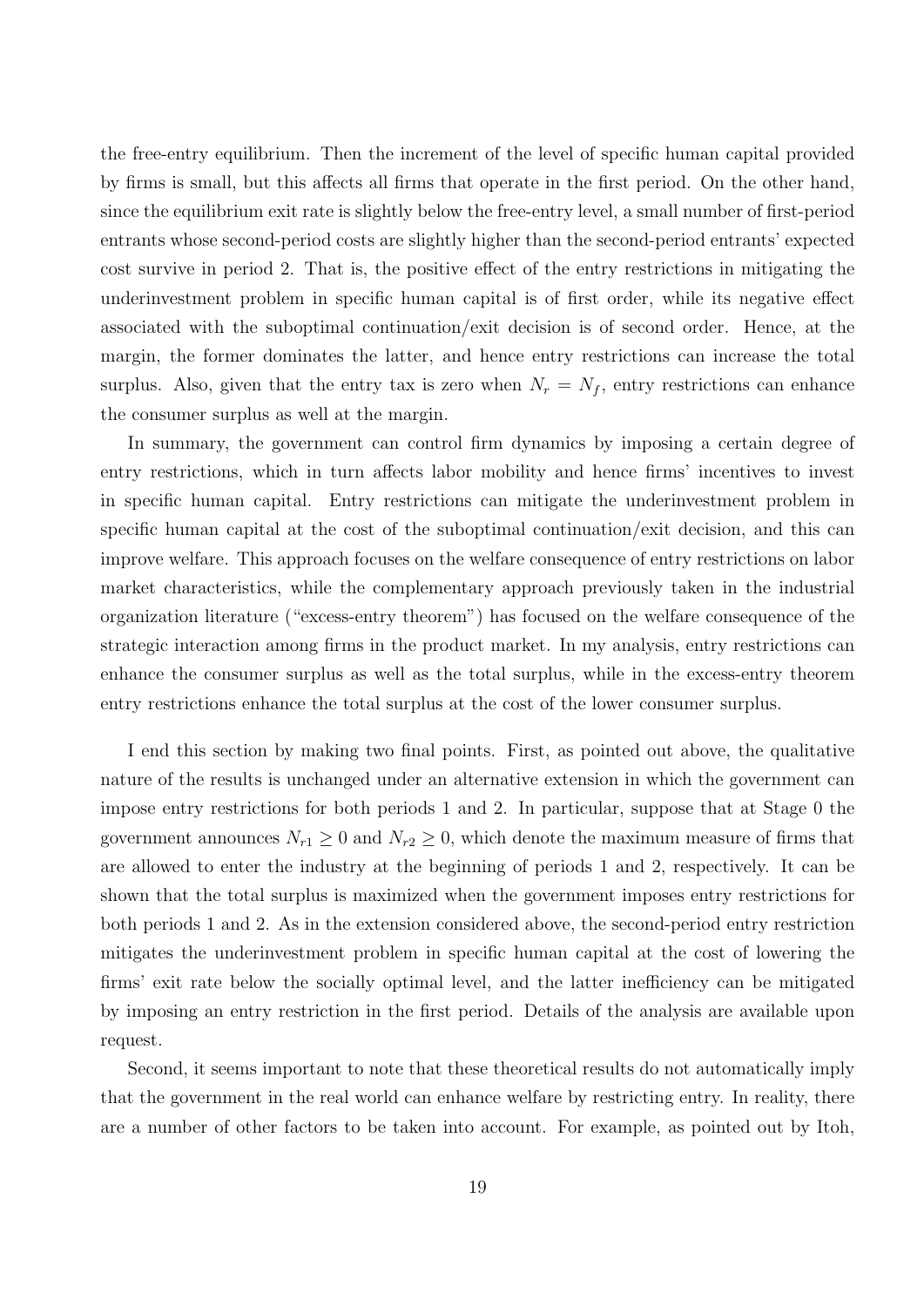Kiyono, Okuno-Fujiwara, and Suzumura (1991), the government may not be able to obtain sufficient information for effectively implementing entry restrictions. Also, even if it is possible, the government might have to incur substantially high costs to obtain such information. In real-world policy discussions, such negative aspects as well as potentially positive aspects of entry restrictions should be deliberately taken into account, and my contribution to this line of investigation is to offer a previously unexplored perspective on the welfare consequences of entry restrictions.

### 5 Conclusion

This paper has developed a new firm-dynamics model that incorporates workers, their accumulation of specific human capital, and their mobility. Models of firm and industry dynamics that allow for entry, exit and firm heterogeneity and/or idiosyncratic shock have been previously developed in the literature. Despite their significant contributions, they do not explicitly incorporate one important aspect of reality, which is that most firms employ workers to produce outputs. The present paper has attempted to fill this important gap in the literature by exploring a simple but important link that firm-specific human capital loses its value if the firm exits the industry.

I have demonstrated that the importance of a firm's managerial capability, through its connection to firm-specific human capital, systematically influences firm dynamics, labor market variables, and employment practices. This has yielded empirical implications and predictions from a previously unexplored perspective, given that the importance of managerial capability can differ across industries. Equally important, my framework has offered a new perspective on the welfare consequences of entry restrictions. I have demonstrated this by analyzing an extension of the model in which the government can control firm dynamics by imposing entry restrictions. Novelty of this analysis is that it captures the effects of entry restrictions on labor market characteristics.

The importance of managerial capability can differ not only across industries but also across time and countries within the same industry. For example, Acemoglu, Aghion, and Zilibotti (2006) argued in their analysis of technology frontiers and firm selection that managerial skill is more important for undertaking innovative activities than for adopting and imitating existing technologies from the world technology frontier. They then pointed out that innovation becomes more important as the economy approaches the world technology frontier and there remains less room for adoption and imitation. This argument indicates that the importance of managerial capability tends to be higher in an industry that has reached or approached the technology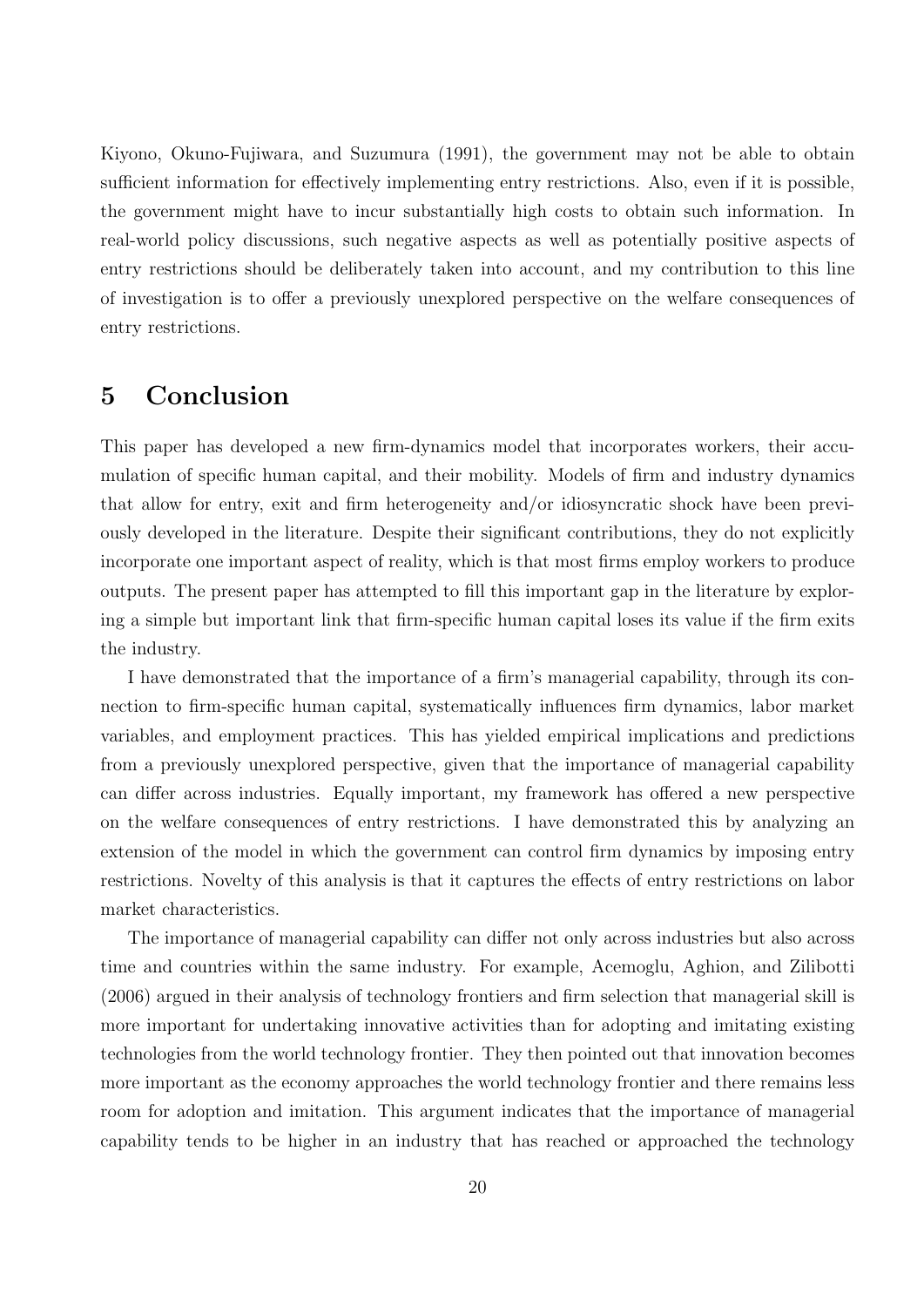frontier than in an industry that is far behind it. Elaborating on this argument, in a future work I plan to explore an application of my framework to international differences in management practices.

# 6 Appendix

Proof of Proposition 1: Suppose that there exists a perfect foresight equilibrium characterized by a price sequence  $(P_1, P_2) = (P_1^*, P_2^*)$  where  $P_1^* > 0$  and  $P_2^* > 0$ , in which a strictly positive measure of firms enter and exit the industry at the beginning of period 2. In the text it has been shown that conditions (6), (10) and (11) are necessary for such an equilibrium to exist. Here, in Claims 1 and 2 below I present proofs of some mathematical/computational details that have not been presented in the text.

Claim 1: In the equilibrium every firm i that employed a worker at Stage 1 chooses  $h_i =$ 1 2  $(1-b)xy$  $\frac{(1-b)xy}{x-(1-b)y^2} \equiv h^*$  at Stage 2, where  $x - 2(1-b)y^2 > 0$  must hold.

**Proof:** In the equilibrium there must exist a strictly positive measure of firms that operate in period 1 and exit the industry at the beginning of period 2 with a non-zero probability. Let firm  $k$  be such a firm. Following the same procedure and using the same notations as in the text, firm k chooses  $h_k \in [0, H]$  at Stage 2 and exits the industry with probability  $\underline{a}(h_k, P_2^*) = \frac{1}{2} - \frac{y}{x}$  $\frac{y}{x}h_k > 0$ in the equilibrium. This implies  $h_k \in [0, \frac{x}{2i}]$  $\frac{x}{2y}$ ) and  $\underline{a}(h_k, P_2^*) \in (0, \frac{1}{2})$  $\frac{1}{2}$ . Also, following the same procedure and using the same notations as in the text, we find that  $h = h_k$  is the solution to the maximization problem  $\max_{h \in [0,H]} \pi(h, P_2^*)$ . Given  $\underline{a}(h, P_2^*) \leq \frac{1}{2}$  $\frac{1}{2}$ 

$$
\pi(h, P_2^*) = \int_{\underline{a}(h, P_2^*)}^{1} (P_2^* - C_2(a, h, P_2^*)) da - \frac{1}{2} h^2
$$
  
= 
$$
\int_{\underline{a}(h, P_2^*)}^{1} [P_2^* - (c + w - xa - yh) - bS(a, h, P_2^*)] da - \frac{1}{2} h^2,
$$

where  $S(a, h, P_2^*) = [P_2^* - (c - xa - yh) - w - max\{P_2^* - (c - xa + w), 0\}]$ . Given  $P_2^* = c + w - \frac{1}{2}$  $rac{1}{2}x,$ we have  $P_2^* - (c + w - xa) \geq 0 \Leftrightarrow a \geq \frac{1}{2}$  $\frac{1}{2}$ . This implies that

$$
\pi(h, P_2^*) = \int_{\underline{a}(h, P_2^*)}^{1} [P_2^* - (c + w - xa)] da - \int_{\underline{a}(h, P_2^*)}^{\frac{1}{2}} b[P_2^* - (c + w - xa)] da
$$
  
+ 
$$
(1 - \underline{a}(h, P_2^*)) (1 - b) y h - \frac{1}{2} h^2.
$$

Given  $\underline{a}(h_k, P_2^*) = \frac{1}{2} - \frac{y}{x}$  $\frac{y}{x}h_k \in (0, \frac{1}{2})$  $\frac{1}{2}$  and  $P_2^* - (c + w - x \underline{a}(h_k, P_2^*)) = yh_k$ , we find  $\frac{\partial}{\partial h} \pi(h_k, P_2^*) =$  $(1 - \underline{a}(h_k, P_2^*))(1 - b)y - h_k = \frac{1}{2}$  $rac{1}{2}(1-b)y - \frac{x-(1-b)y^2}{x}$  $\frac{(-b)y^2}{x}h_k$ . Suppose  $x - (1-b)y^2 \leq 0$  so that  $\frac{\partial}{\partial h}\pi(h_k, P_2^*) > 0$  for all  $h_k \in [0, \frac{x}{2k}]$  $\frac{x}{2y}$ ). We then have that  $\pi(\frac{x}{2y})$  $(\frac{x}{2y}, P_2^*) > \pi(h, P_2^*)$  for all  $h \in [0, \frac{x}{2y}]$  $\frac{x}{2y}$ .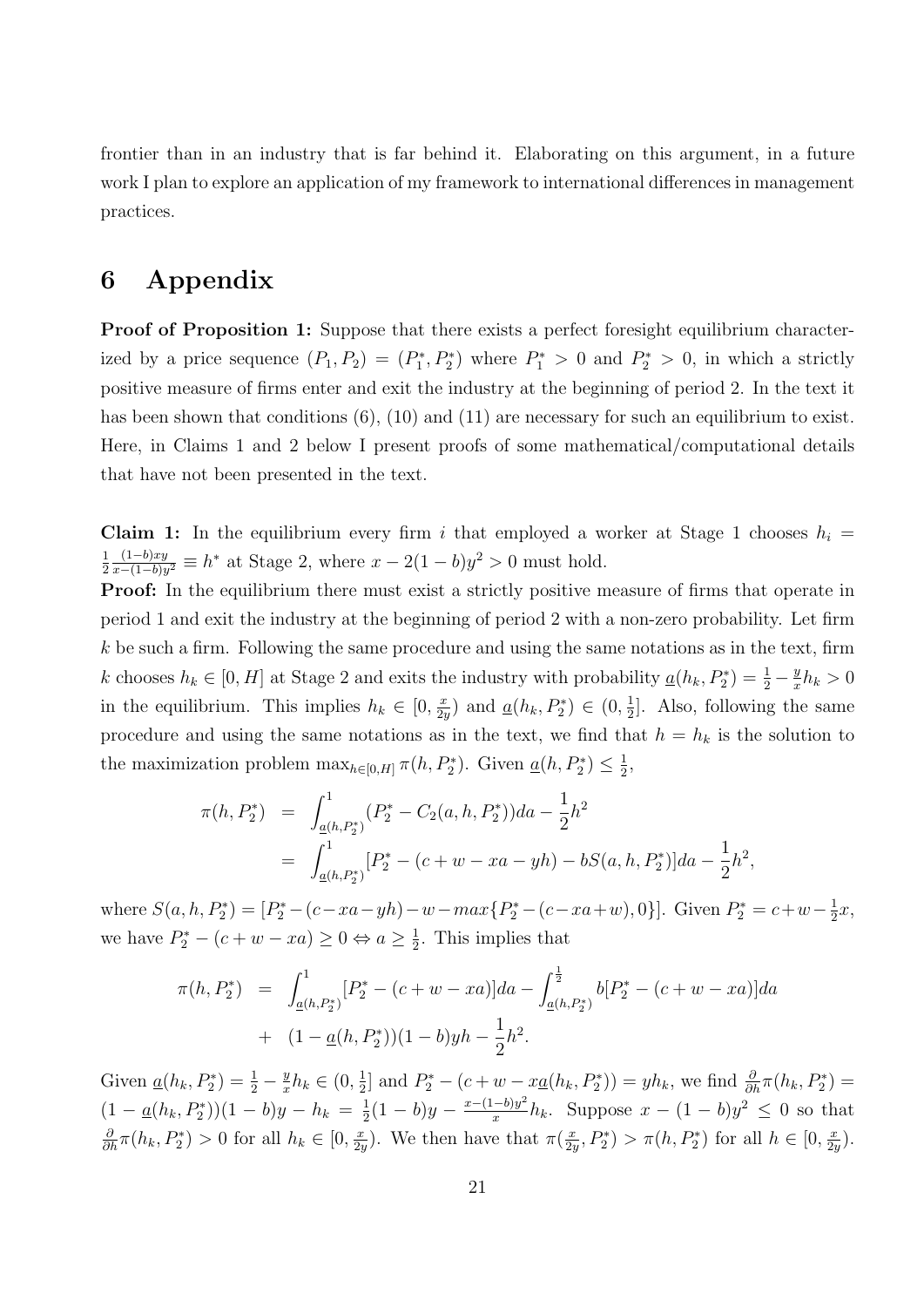Given  $H > \frac{x}{2y}$  (by assumption),  $h = h_k \in [0, \frac{x}{2y}]$  $\frac{x}{2y}$  cannot be a solution to the maximization problem  $\max_{h\in[0,H]}\pi(h, P_2^*)$ . Hence  $x-(1-b)y^2>0$  must hold. Note that  $\frac{\partial}{\partial h}\pi(0, P_2^*)=$ 1  $\frac{1}{2}(1-b)y > 0, \frac{\partial}{\partial h}\pi(h_k, P_2^*) = 0 \Leftrightarrow h_k = \frac{1}{2}$ 2  $(1-b)xy$  $\frac{(1-b)xy}{x-(1-b)y^2}$ , and  $H > max\{\frac{1}{2}$ 2  $(1-b)xy$  $\frac{(1-b)xy}{x-(1-b)y^2}, \frac{x}{2y}$  $\frac{x}{2y}$ . These together imply that  $\frac{1}{2}$  $(1-b)xy$  $\frac{(1-b)xy}{x-(1-b)y^2} < \frac{x}{2y}$  $\frac{x}{2y}$  (which is equivalent to  $x - 2(1 - b)y^2 > 0$ ) must hold for  $h = h_k \in [0, \frac{x}{2i}]$  $\frac{x}{2y}$  to solve the maximization problem. Under this condition, we have that  $h_k=\frac{1}{2}$ 2  $(1-b)xy$  $\frac{(1-b)xy}{x-(1-b)y^2} \equiv h^*$  is the unique solution to the maximization problem, and that  $\underline{a}(h_k, P_2^*) =$ 1 2  $x-2(1-b)y^2$  $\frac{x-2(1-b)y^2}{x-(1-b)y^2} > 0.$ 

Suppose that  $x - 2(1 - b)y^2 > 0$  holds. Then, following the same procedure as in the text, we find that every firm i that employed a worker at Stage 1 chooses  $h_i \in [0, H]$  at Stage 2 to maximize  $\pi(h_i, P_2^*)$ . Note that  $\underline{a}(h_i, P_2^*) > 0 \Leftrightarrow 0 \leq h_i < \frac{x}{2i}$  $\frac{x}{2y}$ . We then have that  $\frac{\partial}{\partial h}\pi(h_i, P_2^*) =$ 1  $rac{1}{2}(1-b)y - \frac{x-(1-b)y^2}{x}$  $\frac{(-b)y^2}{x}h_i$  for all  $h_i \in [0, \frac{x}{2y}]$  $(\frac{x}{2y})$ , while  $\frac{\partial}{\partial h}\pi(h_i, P_2^*) = (1-b)y - h_i$  for all  $h_i \in (\frac{x}{2y})$  $\frac{x}{2y}, \infty$ ). Then  $x - 2(1 - b)y^2 > 0$  and  $H > max\{\frac{1}{2}$ 2  $(1-b)xy$  $\frac{(1-b)xy}{x-(1-b)y^2}, \frac{x}{2y}$  $\frac{x}{2y}$  together imply that  $h_i = \frac{1}{2}$ 2  $(1-b)xy$  $\frac{(1-b)xy}{x-(1-b)y^2} \equiv h^*$ is the unique optimum for every firm i.  $Q.E.D$ .

**Claim 2:** Condition (8) presented in the text implies that  $P_1^* = c + w - \frac{1}{2}$  $rac{1}{2}x - \frac{1}{8}$ 8  $x^2[x-(1-b)^2y^2]$  $\frac{x^2[x-(1-b)^2y^2]}{[x-(1-b)y^2]^2}.$ **Proof:** Condition (8) is equivalent to  $P_1^* + (1 - \underline{a}^*)(c + w - \frac{1}{2})$  $(\frac{1}{2}x) = c - \frac{1}{2}$  $\frac{1}{2}x + (2 - \underline{a}^*)w \int_{a^*}^1 w_2(a, h^*, P_2^*) da + \frac{1}{2}$  $\frac{1}{2}(h^*)^2 + \int_{\underline{a}^*}^1 [c - xa - yh^* + w_2(a, h^*, P_2^*)] da$ . Using  $P_2^* - (c+w) + x\underline{a}^* + yh^* = 0$ , we find that  $P_1^* = c + w - \frac{1}{2}$  $rac{1}{2}x + \frac{1}{2}$  $\frac{1}{2}(h^*)^2 - \frac{1}{2}$  $\frac{1}{2}(1-\underline{a}^*)^2x$ . Then  $h^*=\frac{1}{2}$ 2  $(1-b)xy$  $\frac{(1-b)xy}{x-(1-b)y^2}$  and  $\underline{a}^* = \frac{1}{2}$ 2  $x-2(1-b)y^2$  $x-(1-b)y^2$ imply the result. Q.E.D.

Next we establish Claim 3.

**Claim 3:** For any given parameterization, there exists a unique value  $\bar{y} \geq 0$  such that conditions (6), (10) and (11) presented in the text hold if and only if  $y < \bar{y}$ . There exists a range of parameterizations in which  $\bar{y} > 0$ .

**Proof:** Suppose  $y < \sqrt{\frac{x}{2(1-b)}}$ , so that condition (6)  $(x - 2(1-b)y^2 > 0)$  holds. Using  $1-b >$  $(1-b)^2$  we find  $\frac{d}{dy} \left\{ \frac{x-(1-b)^2y^2}{[x-(1-b)y^2]^2} \right\}$  $\frac{x-(1-b)^2y^2}{[x-(1-b)y^2]^2}$  >  $\frac{2(1-b^2)y}{[x-(1-b)y^2]}$  $\frac{2(1-b^2)y}{[x-(1-b)y^2]^2} > 0$ , which implies that RHS of inequality (10) is strictly increasing in y. Next we show that  $(1-\underline{a}^*)D(P_1^*)$  is strictly increasing in y. We have that  $1 - \underline{a}^* = \frac{x}{2[x-(1-x)]}$  $\frac{x}{2[x-(1-b)y^2]}$ , which is strictly increasing in y. Concerning  $D(P_1^*)$ ,  $\frac{d}{dy}\left\{\frac{x-(1-b)^2y^2}{[x-(1-b)y^2]} \right\}$  $\frac{x-(1-b)^2y^2}{[x-(1-b)y^2]^2}$ } > 0 implies that  $D(P_1^*)$  is strictly increasing in y, and hence  $(1 - \underline{a}^*)D(P_1^*)$  is strictly increasing in *y*. Given  $D(P_2^*) = D(c + w - \frac{1}{2})$  $\frac{1}{2}x$ ) is independent of y, this implies the first result, where  $\bar{y} \in [0, \sqrt{\frac{x}{2(1-b)}}]$ . Note that inequality (10) holds when  $y = 0$ , given  $c > x + yH$ . Note also that  $(1 - \underline{a}^*)D(P_1^*) \rightarrow \frac{1}{2}D(c+w-\frac{5}{8})$  $(\frac{5}{8}x)$  as  $y \to 0$ . This implies that  $\bar{y} > 0$  holds if and only if  $D(c+w-\frac{1}{2})$  $(\frac{1}{2}x) > \frac{1}{2}D(c+w-\frac{5}{8})$  $(\frac{5}{8}x)$ , which holds under a range of parameterizations. This implies the second result. Q.E.D.

Claims 1-3, along with the analysis presented in the text, imply the following necessity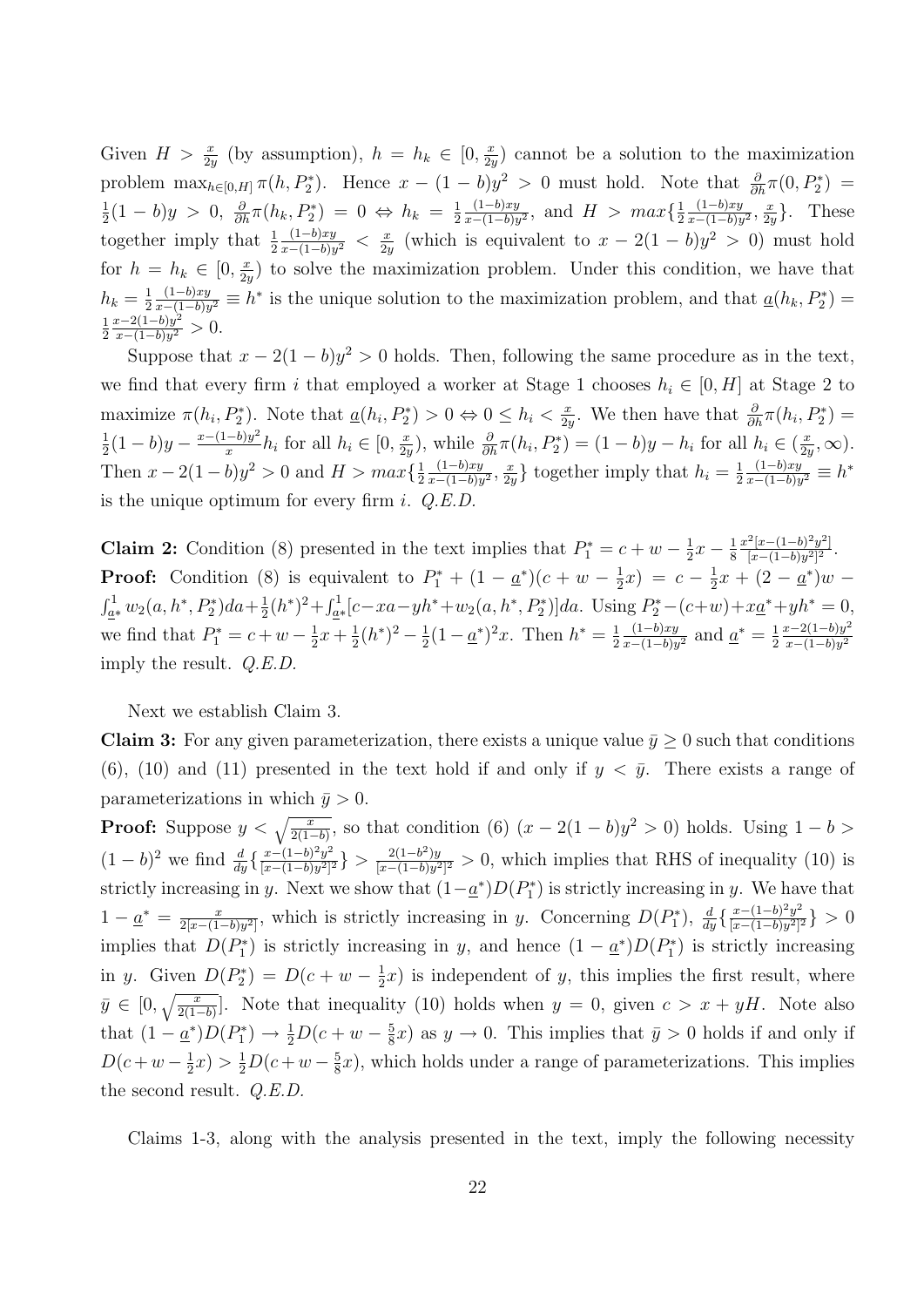part of the proposition: "Suppose that there exists a perfect foresight equilibrium in which a strictly positive measure of firms enter and exit the industry at the beginning of period 2. Then,  $y < \bar{y}$  must hold." We now check sufficiency. Suppose that  $y < \bar{y}$  holds, and that  $(P_1, P_2) = (c + w - \frac{1}{2})$  $rac{1}{2}x - \frac{1}{8}$ 8  $x^2[x-(1-b)^2y^2]$  $\frac{[x-(1-b)^2y^2]}{[x-(1-b)y^2]^2}$ ,  $c+w-\frac{1}{2}$  $(\frac{1}{2}x) = (P_1^*, P_2^*)$ . First note that  $P_1^* > 0$  and  $P_2^* > 0$  hold given  $y < \bar{y}$ . Consider firm i that employed worker j at Stage 1. Given  $y < \bar{y}$  $(\Rightarrow x-2(1-b)y^2 > 0)$ , firm i's unique optimal choice at Stage 2 is  $h_i = \frac{1}{2}$ 2  $(1-b)xy$  $\frac{(1-b)xy}{x-(1-b)y^2} \equiv h^*$  as shown in the proof of Claim 1. Then, following the same procedure and using the same notations as in the text, firm i continues to operate in period 2 if and only if  $a_i \geq \underline{a}^*$  (where  $0 < \underline{a}^* < \frac{1}{2}$ )  $(\frac{1}{2})$ , and worker j's second-period expected wage is  $\int_0^{a^*} w da + \int_{a^*}^1 w_2(a, h^*, P_2^*) da$ . Since all individuals anticipate this at Stage 1, every firm must offer the first period wage  $w_1 \geq w_1^*$  to hire a worker at Stage 1. Then the analysis presented in the text implies that, if  $y < \bar{y}$ , there exists a perfect foresight equilibrium with the following properties: (i)  $(P_1, P_2) = (P_1^*, P_2^*)$  where  $P_1^* > 0$  and  $P_2^* > 0$ , (ii) at Stage 1, measure  $D(P_1^*)$  of firms employ workers at the first-period wage  $w_1 = w_1^*$ , (iii) at Stage 2, every firm i that hired a worker chooses  $h_i = h^*$ , (iv) at Stage 4, every firm i that operated in period 1 continues to employ its first-period employee at the second-period wage  $w_2(a_i, h^*, P_2^*)$  if  $a_i \geq \underline{a}^*$ , while every firm i exits the industry if  $a_i < \underline{a}^*$ , and (v) at Stage 4, measure  $D(P_2^*) - (1 - \underline{a}^*) D(P_1^*) > 0$  of new firms enter and operate in period 2.

Finally we prove that the equilibrium described in the previous paragraph is the unique perfect foresight equilibrium if  $y < \bar{y}$ . In any perfect foresight equilibrium,  $P_2 > c + w - \frac{1}{2}$  $\frac{1}{2}x \equiv$  $P_2^*$  cannot hold because second-period entrants can make strictly positive expected profits if  $P_2 > c + w - \frac{1}{2}$  $\frac{1}{2}x$ . Then Claim 4 below proves the uniqueness and completes the proof of the proposition.

**Claim 4:** Suppose that  $y < \bar{y}$  holds. Then there does not exist a perfect foresight equilibrium in which  $P_2 < P_2^*$  holds.

**Proof:** Suppose such an equilibrium exists, and let  $P_2 = \tilde{P}_2 = P_2^* - \psi$ , where  $\psi > 0$ . Consider firm *i* that employed worker *j* at Stage 1 and chose  $h_i$  at Stage 2 in the equilibrium. Following the same procedure and using the same notations as in the text, we have that  $h = h_i$  solves the maximization problem  $\max_{h \in [0,H]} \pi(h, \tilde{P}_2)$ . Suppose  $\underline{a}(h_i, \tilde{P}_2) \geq 1$ . Then given  $\tilde{P}_2 < P_2^*$  there does not exist a strictly positive measure of firms that operate in period 2. This implies that  $\underline{a}(h_i, \tilde{P}_2) < 1 \Leftrightarrow h_i > \frac{2\psi - x}{2y}$  must hold. Then, noting  $\underline{a}(h_i, \tilde{P}_2) > 0 \Leftrightarrow h_i < \frac{x + 2\psi}{2y}$  $rac{+2\psi}{2y}$ , we find that  $\frac{\partial}{\partial h}\pi(h_i, \tilde{P}_2) = (1 - \underline{a}(h_i, \tilde{\tilde{P}}_2))(1 - b)y - h_i = \frac{\tilde{P}_2 - (c + w) + x}{x}$  $rac{(x+w)+x}{x}(1-b)y - \frac{x-(1-b)y^2}{x}$  $\frac{(-b)y^2}{x}h_i$  if  $h_i < \frac{2\psi + x}{2y}$  $rac{\psi+x}{2y}$ , while  $\frac{\partial}{\partial h}\pi(h_i,\tilde{P}_2) = (1-b)y - h_i$  if  $h_i > \frac{2\psi + x}{2y}$  $\frac{\psi+x}{2y}$ . Then  $x-2(1-b)y^2>0$  (implied by  $y<\bar{y}$ ) implies that  $h_i = \frac{(1-b)y[\tilde{P}_2-(c+w)+x]}{x-(1-b)y^2}$  $\frac{y[\tilde{P}_2-(c+w)+x]}{x-(1-b)y^2} = \frac{(1-b)y(\frac{1}{2}x-\psi)}{x-(1-b)y^2}$  $\frac{-b}{y}(\frac{1}{2}x-\psi)}{x-(1-b)y^2}$  is the unique optimum if  $\psi < \frac{1}{2}x$ , while  $h_i = 0$  is the unique optimum if  $\psi \geq \frac{1}{2}$  $\frac{1}{2}x$ . Note,  $(1 - \underline{a}(h_i, \tilde{P}_2))(1 - b)y - h_i = 0$  holds if  $\psi < \frac{1}{2}x$ . Suppose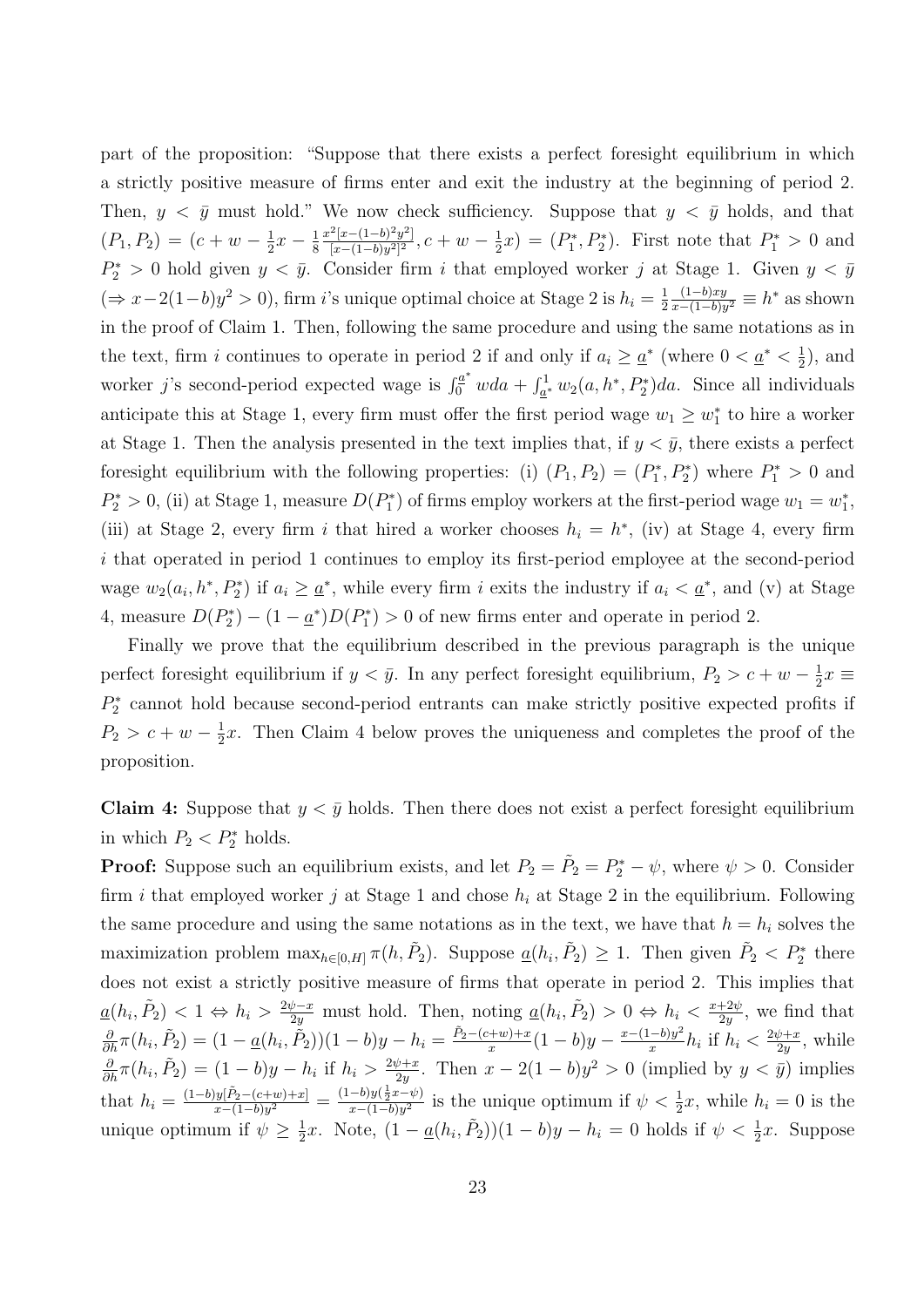$\psi \geq \frac{1}{2}$  $\frac{1}{2}x$ . Then every firm *i* that employed a worker at Stage 1 chooses  $h_i = 0$  at Stage 2 in the equilibrium. This implies that firm  $i$ 's minimum possible second-period cost (including the wage bill) is  $c + w - x$ , while  $\psi \geq \frac{1}{2}$  $\frac{1}{2}x$  implies that  $P_2 = \tilde{P}_2 \leq c + w - x$  in the equilibrium. This implies that there does not exist a strictly positive measure of firms that operate in period 2, and hence  $\psi < \frac{1}{2}x$  must hold.

Thus far we have found that, if there exists a perfect foresight equilibrium in which  $P_2 = \tilde{P}_2$  <  $P_2^*$ , then  $\psi < \frac{1}{2}x$  must hold and every firm i that operates in period 1 chooses  $h_i = h(\tilde{P}_2) \equiv \tilde{h}$  in the equilibrium, where  $h(P_2) \equiv \frac{(1-b)y[P_2-(c+w)+x]}{x-(1-b)y^2}$  $\frac{y_1}{x-(1-b)y^2}$ . Then, following the same procedure and using the same notations as in the text, we find that the following property holds in the equilibrium: (i) the exit rate is  $\tilde{\underline{a}} \equiv \underline{a}(\tilde{P}_2)$  where  $\underline{a}(P_2) \equiv \underline{a}(h(P_2), P_2)$  (note that we have  $h(\tilde{P}_2) \in (\frac{2\psi - x}{2\psi})$  $rac{\psi-x}{2y}, \frac{2\psi+x}{2y}$  $\frac{\psi+x}{2y}\big),$ which implies  $0 < \underline{\tilde{a}} < 1$ , (ii) every firm that employed a worker at Stage 1 offers the first period wage  $\tilde{w}_1 \equiv w - \int_{\tilde{a}}^1 (w_2(a, \tilde{h}, \tilde{P}_2) - w) da$ , and (iii) every firm *i* that operates in period 1 has the expected first-period cost of  $\tilde{C}_1 \equiv C - \frac{1}{2}$  $\frac{1}{2}x + \tilde{w}_1 + \frac{1}{2}$  $\frac{1}{2}(\tilde{h})^2$ , and continues to operate in period 2 with the second-period cost of  $C_2(a_i, \tilde{h}, \tilde{P}_2)$  if and only if  $a_i \geq \tilde{a}$ . This implies that the equilibrium first-period price, denoted by  $\tilde{P}_1$ , is uniquely determined by  $\tilde{P}_1 + \int_{\tilde{a}}^1 \tilde{P}_2 da = \tilde{C}_1 + \int_{\tilde{a}}^1 C_2(a, \tilde{h}, \tilde{P}_2) da$ . Given  $0 < \underline{\tilde{a}} < 1$  we have  $\tilde{P}_2 - (c + w) + x \underline{\tilde{a}} + y \tilde{h} = 0$ . Then, through the procedure analogous to the proof of Claim 2 above we find that  $\tilde{P}_1 = c + w - \frac{1}{2}$  $rac{1}{2}x + \frac{1}{2}$  $\frac{1}{2}(\tilde{h})^2 - \frac{1}{2}$  $\frac{1}{2}(1 - \tilde{a})^2 x = c + w -$ 1  $rac{1}{2}x - \frac{1}{2}$  $\frac{1}{2}(1-\tilde{a})^2[x-(1-b)^2y^2]$ , where the second equality holds because  $(1-\tilde{a})(1-b)y - \tilde{h} = 0$ . Define  $P_1(P_2)$  by  $P_1(P_2) \equiv c + w - \frac{1}{2}$  $rac{1}{2}x - \frac{1}{2}$  $\frac{1}{2}(1 - \underline{a}(P_2))^2 [x - (1 - b)^2 y^2]$ . Then the market clearing in period 2 requires  $D(\tilde{P}_2) - (1 - \underline{a}(\tilde{P}_2))D(P_1(\tilde{P}_2)) = 0$ , because  $\tilde{P}_2 < P_2^*$  implies that no firms enter in period 2 in the equilibrium. We have that  $\underline{a}(P_2^*) = \underline{a}^*$  and  $P_1(P_2^*) = P_1^*$ , and hence  $D(P_2^*) - (1 - \underline{a}(P_2^*))D(P_1(P_2^*)) = N_f > 0$ . Since  $\underline{a}(P_2)$  is decreasing in  $P_2$ , we have that  $(1 - \underline{a}(P_2))D(P_1(P_2))$  is increasing in  $P_2$ , which in turn implies that there does not exist a value  $\tilde{P}_2 < P_2^*$  such that  $D(\tilde{P}_2) - (1 - \underline{a}(\tilde{P}_2))D(P_1(\tilde{P}_2)) = 0$ . This is a contradiction. *Q.E.D.* 

#### Proofs of Propositions 2 and 3:

(i) Note  $\underline{a}^* \equiv \frac{1}{2}$ 2  $x-2(1-b)y^2$  $\frac{x-2(1-b)y^2}{x-(1-b)y^2}$ . We find  $\frac{\partial a^*}{\partial x} = \frac{(1-b)y^2}{2[x-(1-b)y^2]}$  $\frac{(1-b)y^2}{2[x-(1-b)y^2]^2} > 0$  and  $\frac{\partial \underline{a}^*}{\partial y} = -\frac{(1-b)xy}{[x-(1-b)y]}$  $\frac{(1-b)xy}{[x-(1-b)y^2]^2} < 0.$ (ii) Note  $h^* \equiv \frac{1}{2}$ 2  $(1-b)xy$  $\frac{(1-b)xy}{x-(1-b)y^2}$ . We find  $\frac{\partial h^*}{\partial x} = \frac{-\frac{1}{2}(1-b)^2y^3}{[x-(1-b)y^2]^2}$  $\frac{-\frac{1}{2}(1-b)^2y^3}{[x-(1-b)y^2]^2} < 0$  and  $\frac{\partial h^*}{\partial y} = \frac{\frac{1}{2}x(1-b)[x+(1-b)y^2]}{[x-(1-b)y^2]^2}$  $\frac{\frac{1-\nu}{|x-(1-b)y^2|^2}}{[x-(1-b)y^2]^2} > 0.$ (iii) By equation (7) and definitions of  $w_2(a, h, P_2)$  and  $S(a, h, P_2)$ , we find  $w_1^* = w - \int_{a^*}^1 bS(a, h^*, P_2^*)da =$  $w-\frac{b}{2}$  $\frac{b}{2}\phi_1$  where  $\phi_1 \equiv \frac{y h^*(x+y h^*)}{x}$  $\frac{x+yh^*}{x}$ , and  $w'_2 \equiv$  $\int_{a^*}^{1} w_2(a, h^*, P_2^*) da$  $\frac{(x+y+1)(y+y)}{1-a^*} = w +$  $\int_{a^*}^{1} bS(a, h^*, P_2^*)da$  $\frac{1-a^*}{1-a^*} = w + b\phi_2$  where  $\phi_2 \equiv yh^*$ . From (ii) above we have that  $\frac{\partial h^*}{\partial x} < 0$  and  $\frac{\partial h^*}{\partial y} > 0$ .

**Claim 5:**  $\frac{\partial \phi_1}{\partial x} < 0$ ,  $\frac{\partial \phi_2}{\partial x} < 0$ ,  $\frac{\partial \phi_1}{\partial y} > 0$ , and  $\frac{\partial \phi_2}{\partial y} > 0$  hold. **Proof:** Given  $\frac{\partial h^*}{\partial x} < 0$ , we find  $\frac{\partial \phi_1}{\partial x} = \frac{y}{x^2} (x^2 \frac{\partial h^*}{\partial x} + 2xyh^* \frac{\partial h^*}{\partial x} - y(h^*)^2) < 0$  and  $\frac{\partial \phi_2}{\partial x} = y \frac{\partial h^*}{\partial x} < 0$ . Also,  $\frac{\partial h^*}{\partial y} > 0$  implies  $\frac{\partial \phi_1}{\partial y} > 0$ . Finally, given  $\frac{\partial h^*}{\partial y} > 0$  we find  $\frac{\partial \phi_2}{\partial y} = h^* + y \frac{\partial h^*}{\partial y} > 0$ . Q.E.D.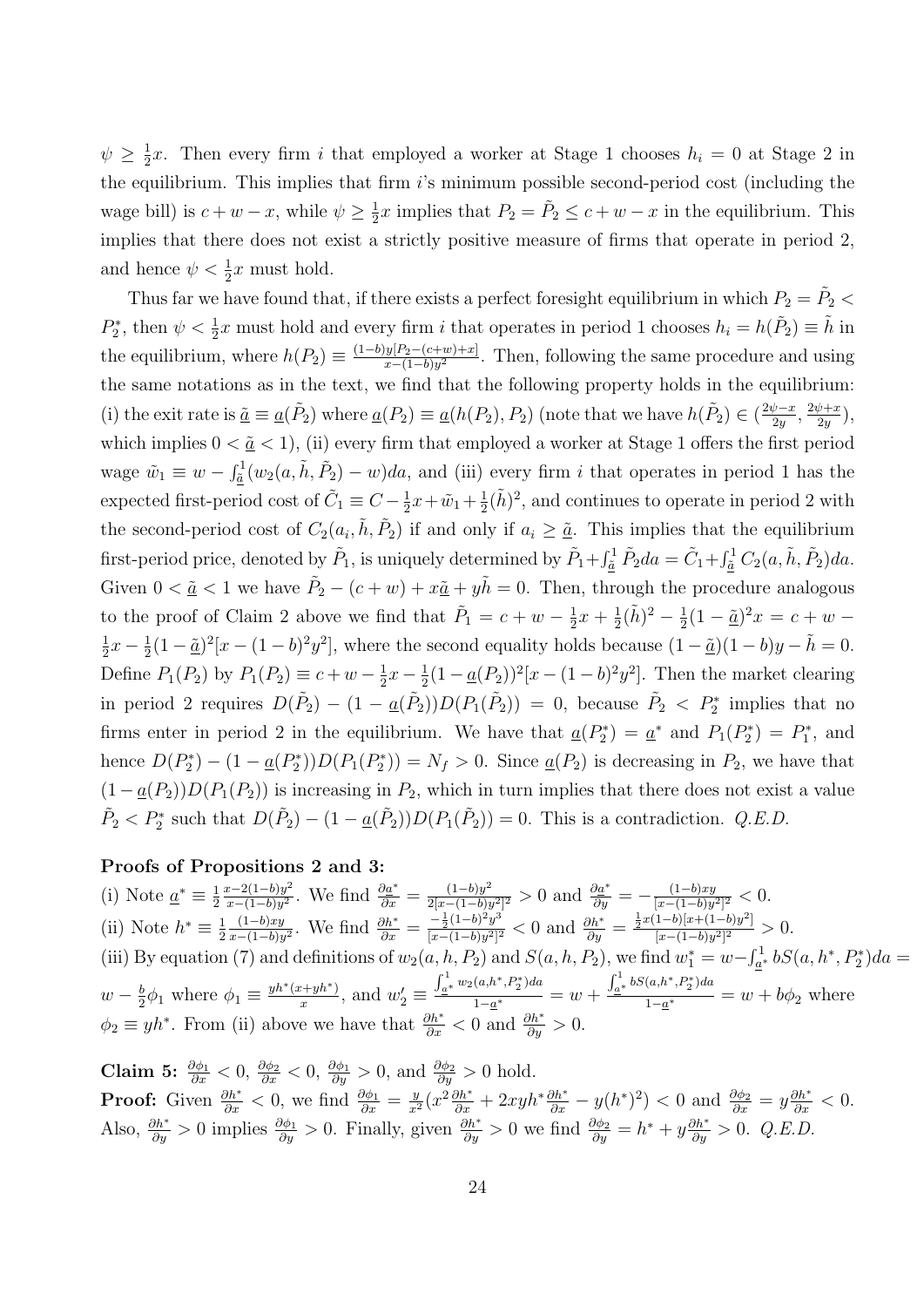Noting that  $w_2' - w_1^* = \frac{b}{2}$  $\frac{b}{2}(\phi_1 + 2\phi_2)$ , Claim 5 implies that  $w_2' - w_1^*$  is strictly decreasing in x and strictly increasing in y. Q.E.D.

**Proof of Lemma 1:** Consider an entry-restriction subgame represented by  $N_r \in [0, N_f)$ . Suppose that the game has a perfect foresight equilibrium characterized by the price sequence  $(P_1, P_2) = (\hat{P}_1, \hat{P}_2)$ , and let  $\hat{a} \in [0, 1]$  denote the exit rate in the equilibrium. Suppose  $\hat{P}_2$  <  $c + w - \frac{1}{2}$  $\frac{1}{2}x$ . Then no firms enter the industry at the beginning of period 2 in the equilibrium for any given  $N_r \in [0, N_f)$ , and hence the entry restriction is not binding. Then Claim 4 (presented in the proof of Proposition 1) implies that  $\hat{P}_2 < c + w - \frac{1}{2}$  $\frac{1}{2}x$  cannot hold, and hence  $\hat{P}_2 \geq c + w - \frac{1}{2}$  $\frac{1}{2}x$  must hold in the equilibrium. Given this, define  $\xi \geq 0$  by  $\hat{P}_2 = P_2^* + \xi$ . Suppose  $\hat{a} = 0$ . We then have that  $D(\hat{P}_2) - D(\hat{P}_1) = N_r \ge 0$ , which implies  $\hat{P}_1 \ge \hat{P}_2$ . Suppose  $\hat{P}_1 > c+w-\frac{1}{2}$  $\frac{1}{2}x$ . Then a firm can make a strictly positive expected profit by employing a worker at the reservation wage  $w$  and providing no firm-specific human capital in period 1. This is a contradiction, and hence  $\hat{P}_1 = \hat{P}_2 = c + w - \frac{1}{2}$  $\frac{1}{2}x$  must hold. If  $\hat{P}_1 = \hat{P}_2 = c + w - \frac{1}{2}$  $\frac{1}{2}x$  holds in a perfect foresight equilibrium of the entry-restriction subgame, then the original model should also have a perfect foresight equilibrium in which  $P_1 = P_2 = c + w - \frac{1}{2}$  $\frac{1}{2}x$ . However Proposition 1 implies that the original model does not have such an equilibrium. This implies that  $\hat{a} = 0$ cannot hold, and hence  $\hat{a} > 0$  must hold.

Then, following the analogous procedure and using the same notations as in the proof of Claim 4, we find that every firm i that operates in period 1 chooses  $h_i = h(\hat{P}_2) = \frac{(1-b)y(\frac{1}{2}x+\xi)}{x-(1-b)y^2}$  $\frac{(1-b)y(\frac{1}{2}x+\xi)}{x-(1-b)y^2} \equiv \hat{h}$ at Stage 2 in the equilibrium, where  $h(P_2) \equiv \frac{(1-b)y[P_2-(c+w)+x]}{x-(1-b)y^2}$  $\frac{y_1}{x-(1-b)y^2}$ . We also find that the equilibrium exit rate is  $\hat{a} \equiv \underline{a}(\hat{P}_2)$  where  $\underline{a}(P_2) \equiv \underline{a}(h(P_2), P_2)$ , and that the equilibrium first-period price is  $\hat{P}_1 = P_1(\hat{P}_2)$  where  $P_1(P_2) \equiv c + w - \frac{1}{2}$  $rac{1}{2}x - \frac{1}{2}$  $\frac{1}{2}(1 - \underline{a}(P_2))^2[x - (1 - b)^2 y^2]$ . Then the market clearing in period 2 requires  $\eta(\hat{P}_2) = N_r$ , where  $\eta(P_2) \equiv D(P_2) - (1 - \underline{a}(P_2))D(P_1(P_2))$ .

**Claim 6:** There exists a unique continuous function  $\hat{P}_2(N)$  such that  $\eta(\hat{P}_2(N)) = N$  for all  $N \in$ [0, N<sub>f</sub>]. Also,  $\hat{P}_2(N)$  is strictly decreasing in N for all  $N \in [0, N_r]$ , where  $\hat{P}_2(N_f) = c + w - \frac{1}{2}$  $rac{1}{2}x$ . **Proof:** From the analysis of the original model we have that  $\eta(c+w-\frac{1}{2})$  $(\frac{1}{2}x) = N_f$ . Note that  $a(P_2)$  is continuously differentiable and strictly decreasing in  $P_2$  for all  $P_2$  such that  $a(P_2) > 0$ . This implies that  $P_1(P_2)$  is continuously differentiable and strictly decreasing in  $P_2$ , which in turn implies that  $\eta(P_2)$  is continuously differentiable and strictly decreasing in  $P_2$  for all  $P_2$  such that  $\underline{a}(P_2) > 0$ . Note also that there exists a unique value  $P_2^0$  (>  $c + w - \frac{1}{2}$  $(\frac{1}{2}x)$  such that  $\underline{a}(P_2^0) = 0$ for all  $P_2 \ge P_2^0$ . We have that  $P_1(P_2^0) = c + w - \frac{1}{2}$  $rac{1}{2}x - \frac{1}{2}$  $\frac{1}{2}[x-(1-b)^2y^2] < c+w-\frac{1}{2}$  $\frac{1}{2}x < P_2^0$ . Hence  $\eta(P_2^0) = D(P_2^0) - D(P_1(P_2^0)) < 0$ . Then the Inverse Function Theorem implies the result. Q.E.D.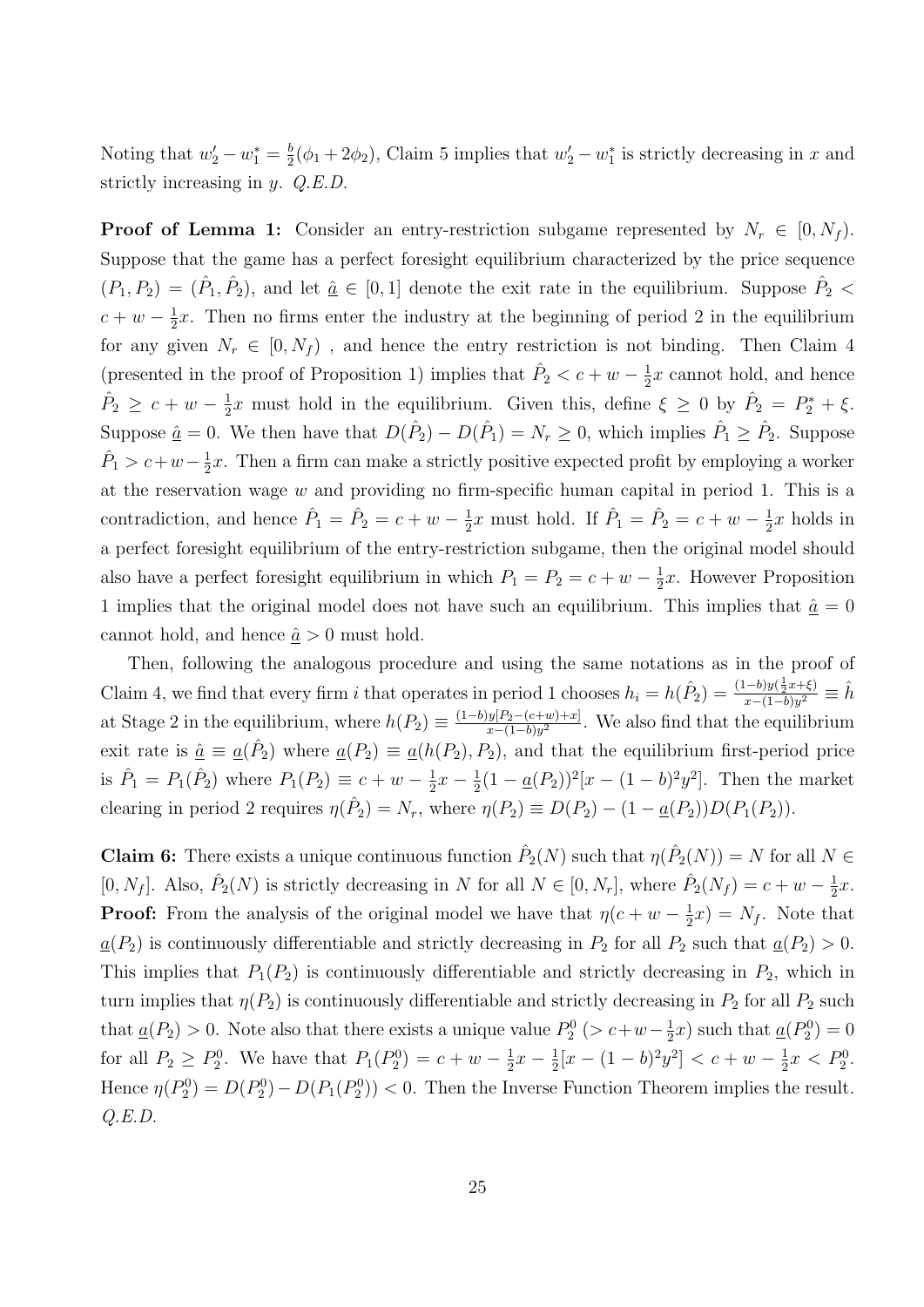Note that, if  $N_r = N_f$ , the entry restriction is not binging and hence  $\hat{P}_1 = P_1^*, \ \hat{P}_2 = P_2^*$ and  $\hat{\underline{a}} = \underline{a}^*$  hold where  $P_1^*, P_2^*$  and  $\underline{a}^*$  are as defined in the text. Then Claim 6 implies the following result: Suppose that an entry-restriction subgame represented by  $N_r \in [0, N_f]$  has a perfect foresight equilibrium characterized by a price sequence  $(P_1, P_2) = (\hat{P}_1, \hat{P}_2)$  and an exit rate  $\underline{\hat{a}}$ . Then  $\hat{P}_1 = \hat{P}_1(N_r)$ ,  $\hat{P}_2 = \hat{P}_2(N_r)$  and  $\underline{\hat{a}} = \underline{\hat{a}}(N_r)$  hold, where  $\hat{P}_1(N) \equiv P_1(\hat{P}_2(N))$  and  $\underline{\hat{a}}(N) \equiv \underline{a}(\hat{P}_2(N))$ . Note, Claim 6 and its proof imply that  $\hat{P}_1(N)$ ,  $\hat{P}_2(N)$  and  $\underline{\hat{a}}(N)$  exhibit the properties described in Lemma 1.

Now, pick any  $N_r \in [0, N_f]$  and let  $(P_1, P_2) = (\hat{P}_1(N_r), \hat{P}_2(N_r)) = (\hat{P}_1, \hat{P}_2)$  be given. Consider firm  $i$  that employed a worker at Stage 1. Then, following the same procedure and using the same notations as in the text, we find that at Stage 2 firm i chooses  $h_i \in [0, H]$  to maximize  $\pi(h_i, \hat{P}_2)$ . Note that  $\hat{P}_2 \geq c + w - \frac{1}{2}$  $\frac{1}{2}x = P_2^*$  implies  $\underline{a}(h_i, \hat{P}_2) < 1$ . Then, noting  $\underline{a}(h_i, \hat{P}_2) > 0 \Leftrightarrow 0 \le h_i <$  $x-2\xi$  $\frac{-2\xi}{2y}$ , we find that  $\frac{\partial}{\partial h}\pi(h_i, \hat{P}_2) = (1 - \underline{a}(h_i, \hat{P}_2))(1 - b)y - h_i = \frac{\hat{P}_2 - (c+w) + x}{x}$  $rac{(x+w)+x}{x}(1-b)y - \frac{x-(1-b)y^2}{x}$  $rac{-b)y^2}{x}h_i$ if  $h_i < \frac{x-2\xi}{2y}$  $\frac{-2\xi}{2y}$ , while  $\frac{\partial}{\partial h}\pi(h_i, \hat{P}_2) = (1-b)y - h_i$  if  $h_i > \frac{x-2\xi}{2y}$  $\frac{-2\xi}{2y}$ . From the proof of Claim 6 we have that  $\underline{a}(\hat{P}_2) > 0$ . Noting that  $\underline{a}(\hat{P}_2) = \frac{c+w-\hat{P}_2}{x} - \frac{y}{x}$  $\frac{y}{x}\hat{h}$  where  $\hat{P}_2 = c + w - \frac{1}{2}$  $\frac{1}{2}x + \xi$ , we find that  $\underline{a}(\hat{P}_2) > 0 \Rightarrow x - 2(1 - b)y^2 - 2\xi > 0$ . This in turn implies that  $h_i = h(\hat{P}_2) = \hat{h}$  is the unique optimum. Then, through the procedure analogous to the proof of Proposition 1 we find that any entry-restriction subgame represented by  $N_r \in [0, N_f]$  has a unique perfect foresight equilibrium characterized by the price sequence  $(P_1, P_2) = (\hat{P}_1(N_r), \hat{P}_2(N_r))$  and the exit rate  $\hat{\underline{a}}(N_r)$ . Q.E.D.

**Proof of Proposition 4:** From the proof of Lemma 1 we have that  $\hat{P}_1(N_r) = P_1(\hat{P}_2(N_r))$ and  $\underline{\hat{a}}(N_r) = \underline{a}(\hat{P}_2(N_r))$ , and find that  $\hat{P}_2(N_r)$  is continuously differentiable at  $N_r = N_f$  (which implies that  $\hat{P}_1(N_r)$  and  $\hat{a}(N_r)$  are also continuously differentiable at  $N_r = N_f$ ). Given this we compute the derivative of  $W(N_r)$  evaluated at  $N_r = N_f$ . Note that  $\hat{P}_2(N_f) - C_N = 0$  and  $N_r = D(\hat{P}_2(N_r)) - (1 - \hat{a}(N_r))D(\hat{P}_1(N_r)).$  We then find that  $W'(N_f) = -D(\hat{P}_1(N_f))\hat{P}'_1(N_f)$  $(1 - \hat{a}(N_f))D(\hat{P}_1(N_f))\hat{P}_2'(N_f)$ . Given  $\hat{P}_1(N_r) = c + w - \frac{1}{2}$  $\frac{1}{2}x - \frac{1}{2}$  $\frac{1}{2}(1 - \underline{a}(\hat{P}_2(N_r)))^2[x - (1$ b)<sup>2</sup>y<sup>2</sup>], we find  $\hat{P}'_1(N_r) = (1 - \underline{a}(\hat{P}_2(N_r)))[x - (1 - b)^2 y^2] \underline{a}'(\hat{P}_2(N_r)) \hat{P}'_2(N_r)$ . Also, by definition of  $\underline{a}(P_2)$  we find  $\underline{a}'(\hat{P}_2(N_r)) = -\frac{1}{r-1}$  $\frac{1}{x-(1-b)y^2}$ . We then find that  $W'(N_f) = D(\hat{P}_1(N_f))(1-\hat{P}_2(N_f))$  $\underline{a}(\hat{P}_2(N_f)))\hat{P}_2'(N_f)\frac{(1-b)by^2}{x-(1-b)y}$  $\frac{(1-b)by^2}{x-(1-b)y^2}$ . Then  $\hat{P}_2'(N_f) < 0$  and  $0 < b < 1$  together imply  $W'(N_f) < 0$ . Similarly we also find  $CS'(N_f) < 0$ . This implies the result. Q.E.D.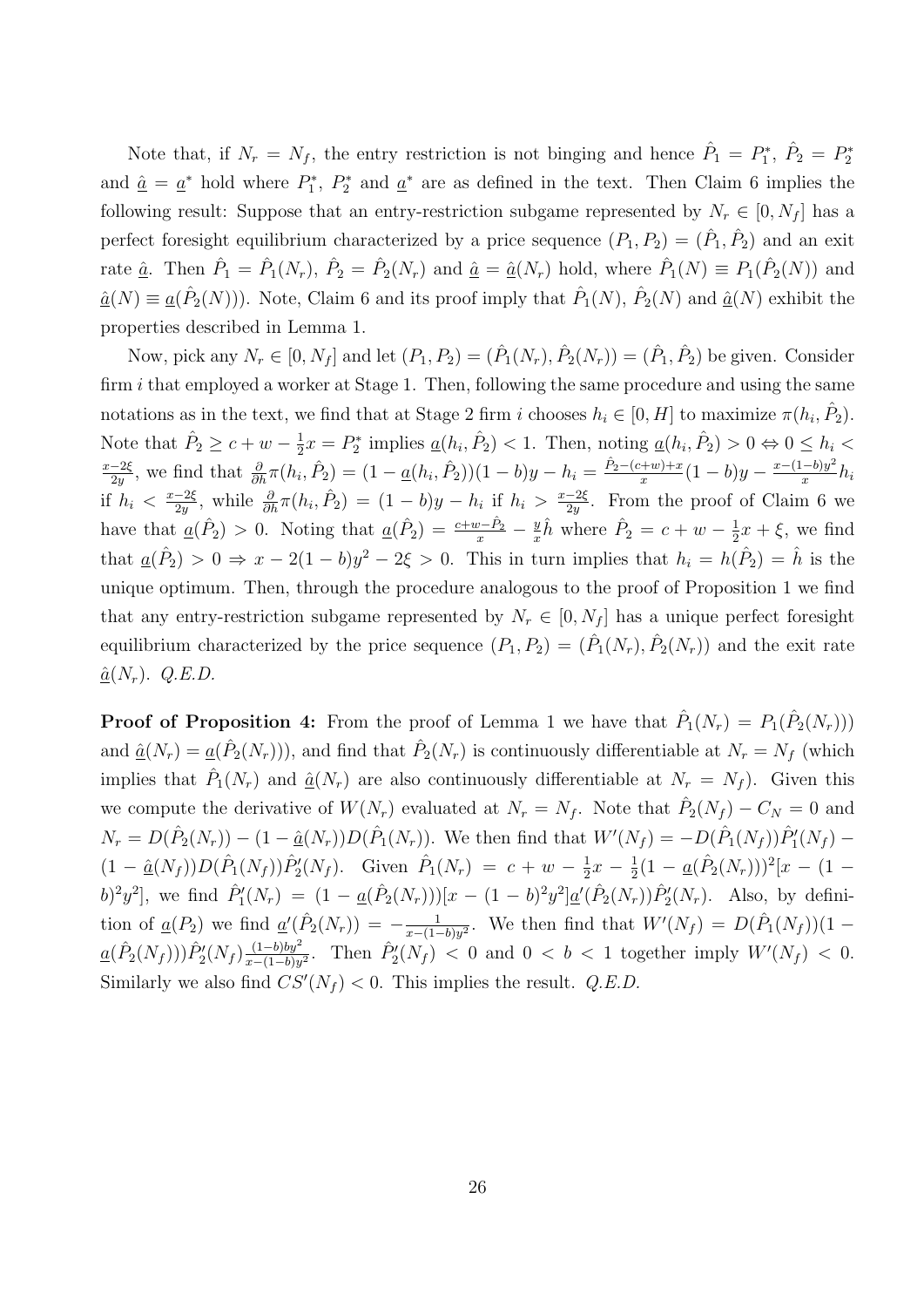## References

- Acemoglu, Daron, Philippe Aghion, and Fabrizio Zilibotti. 2006. "Distance to Frontier, Selection, and Economic Growth." Journal of the European Economic Association, vol. 4, pp. 37-74.
- Angel, David P. 1994. Restructuring for Innovation: The Remaking of the U.S. Semiconductor Industry. New York: Guilford Press.
- Benner, Chris. 2002. Work in the New Economy: Flexible Labor Markets in Silicon Valley. Oxford: Blackwell Publishers.
- Burdett, Kenneth. 1978. "A Theory of Employee Job Search and Quit Rates." American Economic Review, vol. 68, pp. 212-220.
- Chang, Chun and Yijiang Wang. 1996. "Human Capital Investment under Asymmetric Information: The Pigovian Conjecture Revisited." Journal of Labor Economics, vol. 14, pp. 505-519.
- Chari, V.V. and Hugo Hopenhayn. 1991. "Vintage Human Capital, Growth, and the Diffusion of New Technology." *Journal of Political Economy*, vol. 99, pp. 1142-1165.
- Djankov, Simeon, Rafael La Porta, Florencio Lopez-de-Silanes, and Andrei Shleifer. 2002. "The Regulation of Entry." *Quarterly Journal of Economics*, vol. 117, pp. 1-37.
- Dunne, Timothy, Mark J. Roberts, and Larry Samuelson. 1988. "Patterns of Firm Entry and Exit in U.S. Manufacturing Industries." RAND Journal of Economics, vol. 19, pp. 495-515.
- Dunne, Timothy, Mark J. Roberts, and Larry Samuelson. 1989. "Plant Turnover and Gross Employment Flows in the U.S. Manufacturing Sector." Journal of Labor Economics, vol. 7, pp. 48-71.
- Ely, Kirsten M. 1991. "Interindustry Differences in the Relation between Compensation and Firm Performance Variables." Journal of Accounting Research, vol. 29, pp. 37-58.
- Ericson, Richard and Ariel Pakes. 1995. "Markov-Perfect Industry Dynamics: A Framework for Empirical Work." Review of Economic Studies, vol. 62, pp. 53-82.
- Farber, Henry S. 1997. "The Changing Face of Job Loss in the United States: 1981-1995." Brookings Papers on Economic Activity: Microeconomics, pp. 55-128.
- Geroski, P. A. 1995. "What Do We Know about Entry?" International Journal of Industrial Organization, vol. 13, pp. 421-440.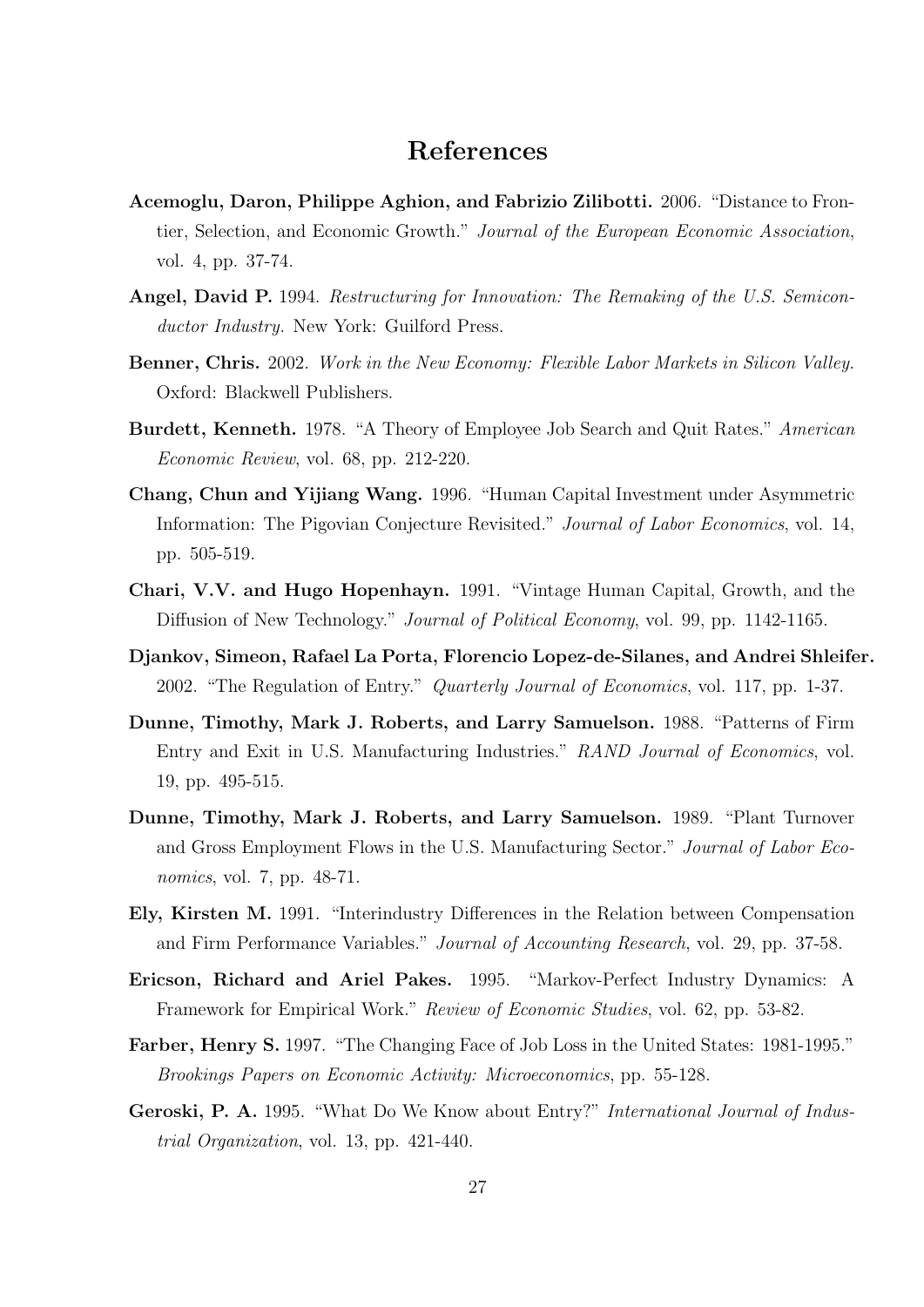- Gibbons, Robert and Michael Waldman. 1999. "Careers in Organizations: Theory and Evidence." In Orley C. Ashenfelter and David Card, eds., *Handbook of Labor Economics*, Vol. III, pp. 2373-2437. Amsterdam: North-Holland.
- Goleman, Daniel. 1998. "What makes a leader?" Harvard Business Review, vol. 76, pp. 92-102.
- Hart, Oliver D. 1983. "The Market as an Incentive Mechanism." Bell Journal of Economics, vol. 14, pp. 366-382.
- Hayek, F. A. 1945. "The Use of Knowledge in Society." American Economic Review, vol. 35, pp. 519-530.
- Hermalin, Benjamin E. 1992. "The Effects of Competition on Executive Behavior." RAND Journal of Economics, vol. 23, pp. 350-365.
- Hogan, Stephen and Kevin Sigler. 1998. "The CEO Pay-Performance Relationships: Pooled vs. Industry Models." *Managerial Finance*, vol. 24, pp. 59-77.
- Hopenhayn, Hugo A. 1992. "Entry, Exit, and Firm Dynamics in Long Run Equilibrium." Econometrica, vol. 60, pp. 1127-1150.
- Itoh, Motoshige, Kazuharu Kiyono, Masahiro Okuno-Fujiwara, and Kotaro Suzumura. 1991. Economic Analysis of Industrial Policy. San Diego: Academic Press.
- **Jovanovic, Boyan.** 1979a. "Job Matching and the Theory of Turnover." *Journal of Polit*ical Economy, vol. 87, pp. 972-990.
- **Jovanovic, Boyan.** 1979b. "Firm-specific Capital and Turnover." *Journal of Political* Economy, vol. 87, pp. 1246-1260.
- Jovanovic, Boyan. 1982. "Selection and the Evolution of Industry." Econometrica, vol. 50, pp. 649-670.
- Lazear, Edward P. 1979. "Why Is There Mandatory Retirement?" Journal of Political Economy, vol. 87, pp. 1261-1284.
- Lazear, Edward P. 1981. "Agency, Earnings Profiles, Productivity, and Hours Restrictions." American Economics Review, vol. 71, pp. 606-620.
- Mabey, Chris and Matias Ramirez. 2004. Developing Managers: A European Perspective. London: Chartered Management Institute.